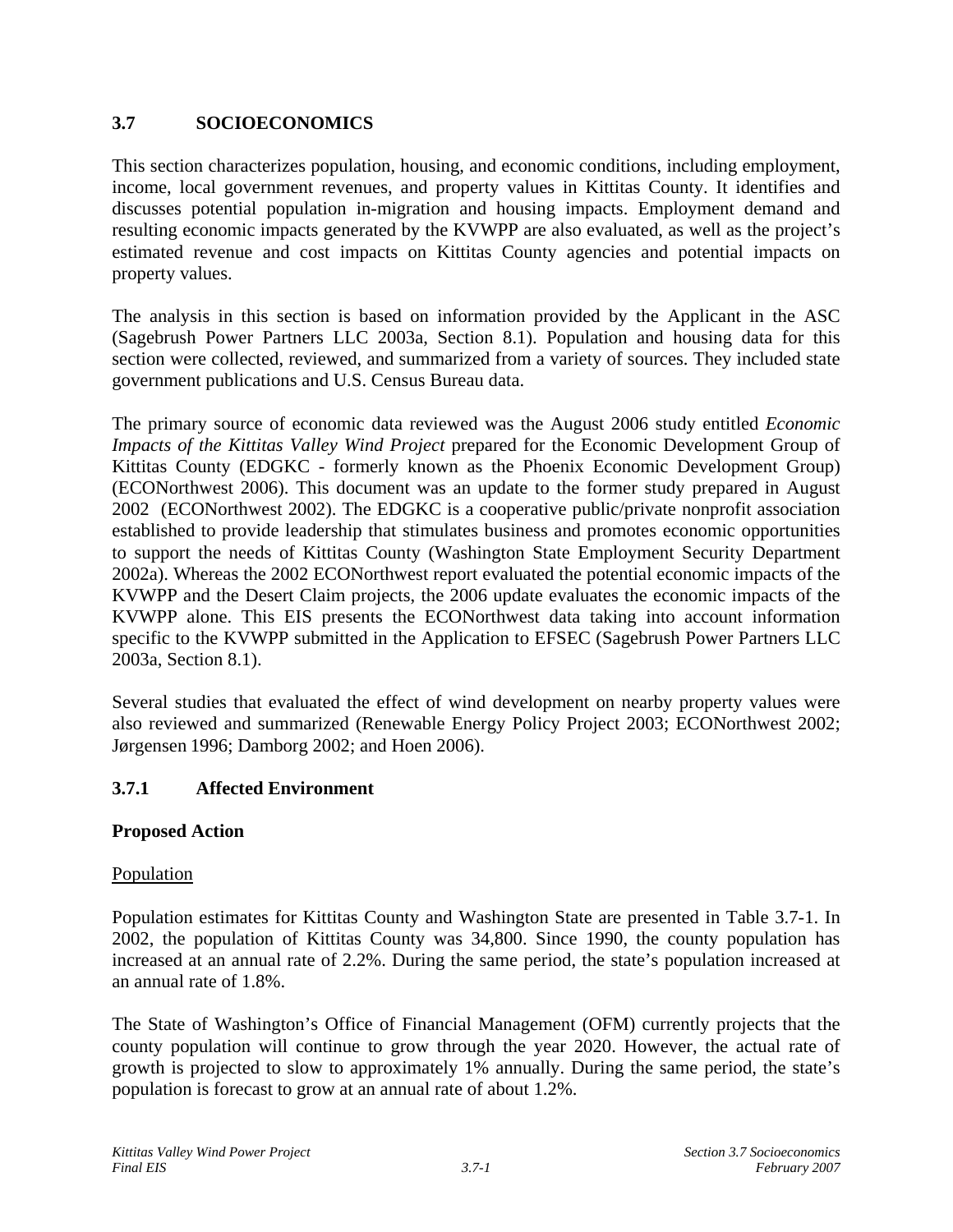| Area                    | 1990      | 2002      | <b>Average Annual</b><br>Growth, 1990-2002 | 2020 Forecast | <b>Forecast Average</b><br><b>Annual Growth, 2002-</b><br>2020 |
|-------------------------|-----------|-----------|--------------------------------------------|---------------|----------------------------------------------------------------|
| <b>Kittitas County</b>  | 26,725    | 34,800    | 2.22%                                      | 41,776        | 1.02%                                                          |
| <b>Washington State</b> | 4,866,692 | 6,041,700 | 1.82%                                      | 7,545,269     | 1.24%                                                          |

**Table 3.7-1: Kittitas County and Washington State Population** 

Source: Washington State Office of Financial Management 2003.

As shown in Table 3.7-2, nearly 92% of the county's population is Caucasian. The state's population is 82% Caucasian. The project area's population has a lower percentage of people of Hispanic origin than the state has. Approximately 5% of the county's residents are of Hispanic origin, compared to approximately 7.5% for the state (Sagebrush Power Partners LLC 2003a, Section 8.1.2.2).

|  |  | Table 3.7-2: Kittitas County Demographic Breakdown of Population by Race |
|--|--|--------------------------------------------------------------------------|
|  |  |                                                                          |

| Area                    | Caucasian | African-<br>American | American Indian,<br><b>Eskimo, or Aleutian</b> | Asian or<br><b>Pacific</b><br><b>Islander</b> | <b>Other Race</b> | Two or<br>More<br>Races |
|-------------------------|-----------|----------------------|------------------------------------------------|-----------------------------------------------|-------------------|-------------------------|
| <b>Kittitas County</b>  | 91.8%     | 0.7%                 | 0.9%                                           | 2.3%                                          | 2.3%              | 2%                      |
| <b>Washington State</b> | 81.8%     | 3.2%                 | .6%                                            | 5.9%                                          | 3.9%              | 3.6%                    |

Source: U.S. Census Bureau 2002.

### **Housing**

Table 3.7-3 displays the estimated number of housing units for Kittitas County and for Washington State. From 1990 to 2000, housing in the county grew at an average annual rate that was slightly greater than the state's rate of growth. The number of housing units increased at an average annual growth rate of 2.2%, with the number of housing units increasing from 13,215 in 1990 to an estimated 16,475 in 2000 (Sagebrush Power Partners LLC 2003a, Section 8.1.2.1)

### **Table 3.7-3: Housing Units in Kittitas County and Washington State**

| Location                | 1990      | <b>Housing Units</b><br><b>2000</b> | % Average<br>Annual<br>Growth 1990-<br><b>2000</b> | <b>Total Vacant Units</b> | <b>Number of Vacant Units, 2000</b><br><b>Seasonal, Recreational,</b><br>or Occasional Use |
|-------------------------|-----------|-------------------------------------|----------------------------------------------------|---------------------------|--------------------------------------------------------------------------------------------|
| Kittitas County         | 13.215    | 16.475                              | 2.2%                                               | 3,093                     | 1,791                                                                                      |
| <b>Washington State</b> | 2.032.378 | 2,451,075                           | 1.9%                                               | 179,677                   | 60.355                                                                                     |

Source: U.S. Census Bureau 2002.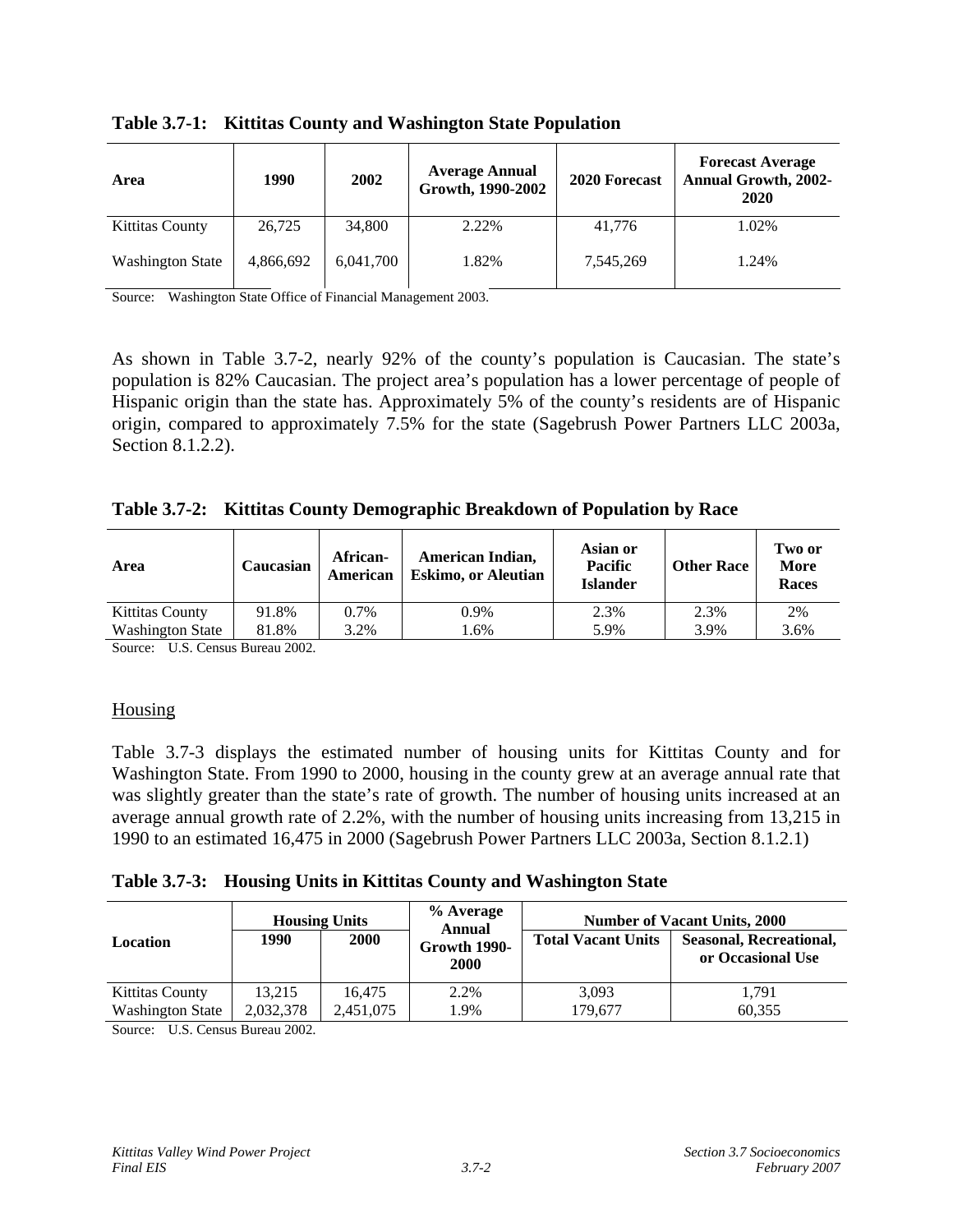As of the 2000 Census, Kittitas County had 3,093 vacant housing units. Of the total vacant units, 1,791 were classified as seasonal, recreational, or occasional use. The units represent approximately 10.9% of the total units in the county. These units are generally lake or hunting cabins, quarters for seasonal workers, or time-share units. In Washington State, 2.5% were designated as seasonal, recreational, or occasional use units (U.S. Census Bureau 2002). The higher percentage of occasional use units in the county is attributed to the recreational areas located in the Cascades and other areas of the county (Sagebrush Power Partners LLC 2003a, Section 8.1.2.1).

Of the total units available for rent in the county in 2000, the U.S. Census reported a vacancy rate of 6.8%. This vacancy rate is consistent with the vacancy rate reported by the Washington Center for Real Estate Research, which reported an apartment vacancy rate range from a high of 7% in September 2001 to a low of 3.9% in March of 2002. The higher vacancy rate experienced in September could be explained by the fact that Central Washington University's academic year generally begins at the end of September (Sagebrush Power Partners LLC 2003a, Section 8.1.2.1). By comparison, the statewide rental vacancy rate was 5.9% (U.S. Census Bureau 2002).

The estimated number of people per household in the county was 2.3 in 2000. This is less than the state's average of approximately 2.5 persons per household (U.S. Census Bureau 2002).

### **Employment**

Table 3.7-4 displays average employment by industry for Kittitas County and Washington State. In 2001, an estimated 11,903 people were employed in the county. Employment in the study area was concentrated in the government, trade, and service sectors. The government sector (including local, state, and federal employees) accounts for approximately 31% of total employment in the study area, while trade (including wholesale and retail) and services account for 29 and 18%, respectively.

Recent unemployment rate trends for Kittitas County and Washington State are shown in Table 3.7-5. In 1997, the average unemployment rate for the county exceeded the state's rate by more than 1 percentage point, 6% versus 4.8%. By 1999, strong economic growth had resulted in decreases in the unemployment rates for both the county and state to 5.6% and 4.7%, respectively. With the recession beginning in 2001, unemployment rose in both the county and state. The 2002 unemployment rate was 6.51 in Kittitas County, lower than the state's rate of 7.1%.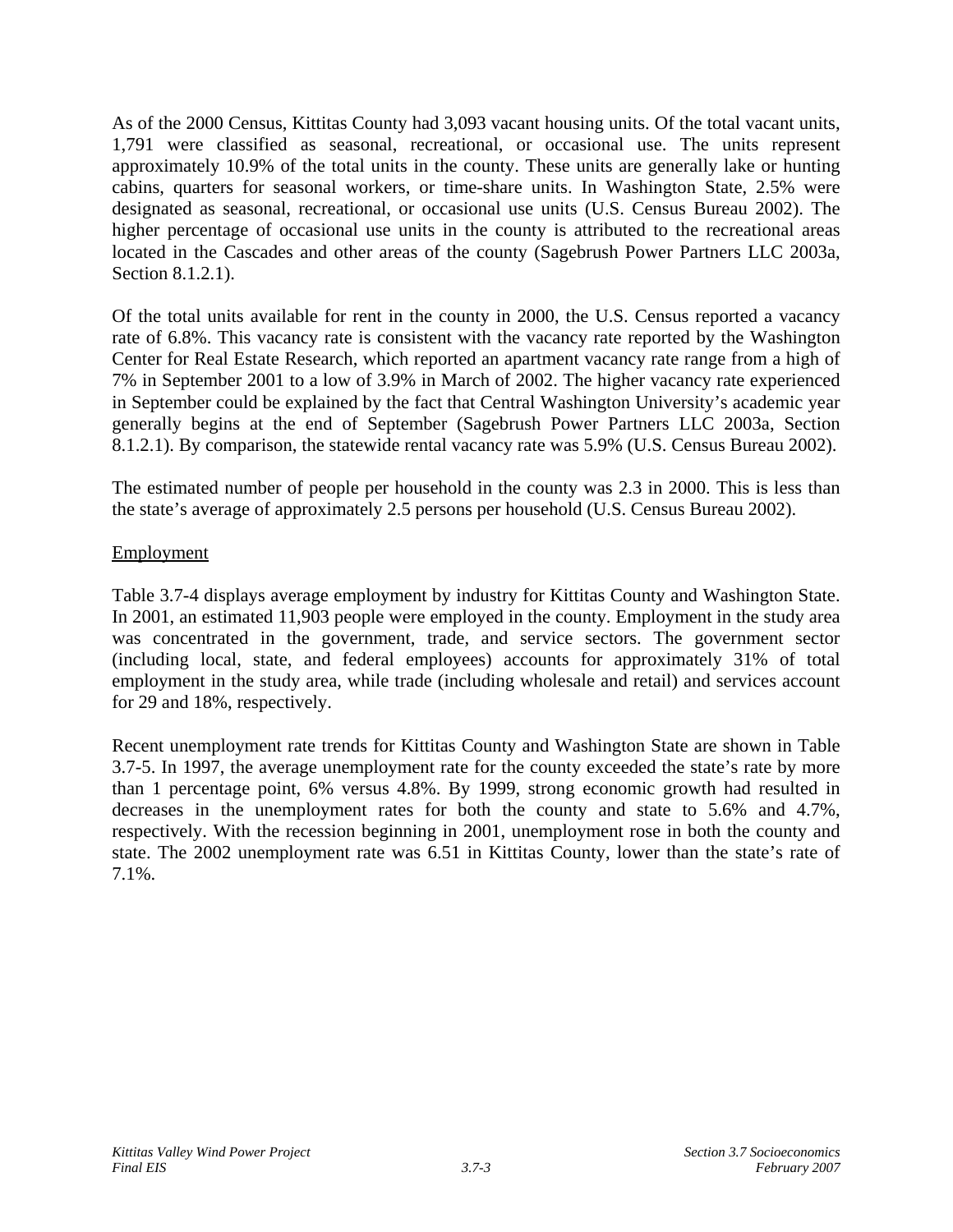|                                               |                   | <b>Kittitas County</b>               | <b>Washington State</b> |                               |
|-----------------------------------------------|-------------------|--------------------------------------|-------------------------|-------------------------------|
| <b>Industry</b>                               | <b>Employment</b> | <b>Percentage of</b><br><b>Total</b> | <b>Employment</b>       | <b>Percentage</b><br>of Total |
| Agricultural, Forestry, and Fishing           | 722               | 6.1                                  | 90.373                  | 3.4                           |
| Construction and Mining                       | 444               | 3.7                                  | 147,008                 | 5.5                           |
| Manufacturing                                 | 676               | 5.7                                  | 333,317                 | 12.4                          |
| Transportation, communication, and utilities  | 425               | 3.6                                  | 140.291                 | 5.2                           |
| Trade (wholesale and retail)                  | 3,472             | 29.2                                 | 616.986                 | 22.9                          |
| Finance, insurance, real estate, and services | 2,126             | 17.9                                 | 881,092                 | 32.8                          |
| Government                                    | 3.717             | 31.2                                 | 480,276                 | 17.9                          |
| Not Elsewhere Classified                      | 321               | 2.7                                  | 23                      | 0.0                           |
| Total                                         | 11.903            | 100                                  | 2,689,366               | 100                           |

**Table 3.7-4: Kittitas County and Washington State Employment by Industry, 2001** 

Source: State of Washington Employment Security Department 2003.

### **Table 3.7-5: Unemployment Rate Trends in Kittitas County and Washington State, 1997- 2002**

| Area                    | 1997 | 1998 | 1999 | 2000 | 2001 | 2002 |
|-------------------------|------|------|------|------|------|------|
| <b>Kittitas County</b>  | 6%   | 6%   | 5.6% | 5.8% | 6.5% | 6.1% |
| <b>Washington State</b> | 4.8% | 4.8% | 4.7% | 5.2% | 6.4% | 7.1% |

Source: State of Washington Employment Security Department 2003.

### Economic Conditions

#### *Per Capita Income*

In 2001, the per capita income of Kittitas County residents of \$21,728 was about 68% of the state average of \$31,976 (Table 3.7-6). From 1998-2001, the county's per capita income grew at an annual rate of 2.4%, compared to the statewide rate of 3.1%. In 1999, approximately 19.6% of county incomes were below the 1999 federal poverty level of \$8,240 for one person less than age 65 or \$16,700 for a family of four. This exceeded the state average of 10.6% (Kittitas County 2002c).

### **Table 3.7-6: Kittitas County per Capita Income (1998-2001)**

| Area                    | 1998          | 1999                 | 2000   | 2001   | % Average Annual<br>increase (1998-2001) | % of State<br><b>Total (2001)</b> |
|-------------------------|---------------|----------------------|--------|--------|------------------------------------------|-----------------------------------|
| Kittitas County         | 19.738        | 20.164               | 21.196 | 21.728 | 2.4                                      | 68.0                              |
| <b>Washington State</b> | 28.285        | 29.819               | 31.230 | 31.976 |                                          | <b>NA</b>                         |
| $\cdots$<br>$\sim$      | $\sim$ $\sim$ | $\sim$ $\sim$ $\sim$ |        |        |                                          |                                   |

Source: U.S. Bureau of Economic Analysis 2003.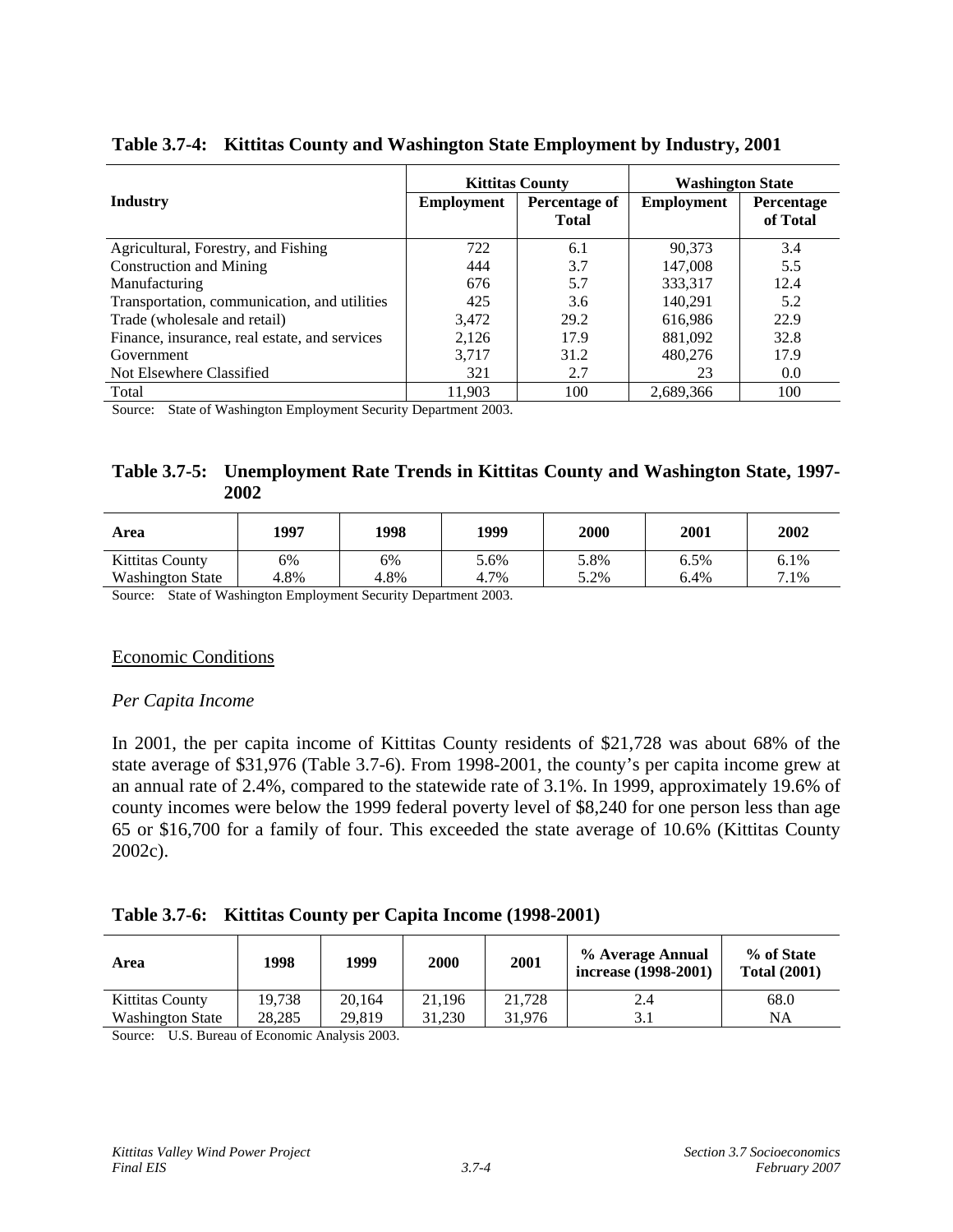# *Tax Rates and Distribution*

Kittitas County depends primarily on sales and property tax revenues to fund government operations and services. Recent trends in taxable retail sales in Kittitas County and Washington State are compared in Table 3.7-7. In 2002 (the last year complete data were recorded), retail sales in the county totaled approximately \$412 million (Washington Department of Revenue 2003). From 1999 to 2002, retail sales in the county increased at an average annual rate of 2.9%. Over the same period, sales statewide increased at an annual rate of 1.6%. Both the county and the state experienced a decline in taxable retail sales from 2000 to 2001, and then an increase in 2002. This brief decrease in retail sales is likely attributed to the overall slowdown in the regional and national economies (Sagebrush Power Partners LLC 2003a, Section 8.1.2.6).

**Table 3.7-7: Kittitas County and Washington State Taxable Retail Sales, 1999-2002 (\$000s)** 

| Area                    | 1999       | 2000       | 2001       | 2002       | Avg. Annual $\%$<br><b>Change 1999-2002</b> |
|-------------------------|------------|------------|------------|------------|---------------------------------------------|
| <b>Kittitas County</b>  | 367,900    | 392.536    | 387.724    | 411.775    | 2.9                                         |
| <b>Washington State</b> | 79.683.553 | 84,747,510 | 84.356.940 | 84.894.588 | 1.6                                         |

Source: Washington State Department of Revenue 2003.

The Kittitas Valley Wind Power Project site lies within unincorporated Kittitas County. The total assessed value of property in Kittitas County in 2002 was approximately \$2.4 billion (Washington Department of Revenue 2003). Private property within the unincorporated county is taxed at a variety of individual levy rates for state government and multiple-county government purposes, and includes levy rates for applicable fire district, school district, and other special purposes. The 2002 average consolidated tax per thousand dollars of assessed value for the county was about \$10.75.

Revenues from property taxes are used to fund Kittitas County government, local school districts, local fire departments, libraries, and emergency medical services. These property tax revenues are also a major source of revenue for the local governments. Incorporated into the consolidated tax levy are local levies collected by the County Assessor and returned to the local jurisdictions as general fund revenues (Sagebrush Power Partners LLC 2003a, Section 8.1.2.5).

# *General Fund Revenues*

In 2003, the Kittitas County general fund had revenues of about \$15.5 million. As shown in Table 3.7-8, approximately 38% of the revenue is expected to come from taxes. Other sources of revenue include licenses and permits, fines and forfeits, and intergovernmental transfers. Real and personal property taxes are forecast to be the largest contributors to revenues. Property taxes, which account for about 22% of total revenues, generated about \$3.4 million in revenues. Sales and use taxes are expected to total approximately \$2 million in 2003, providing approximately 13% of total revenues for the general fund (Kittitas County Auditor, 2003 General Fund Budget).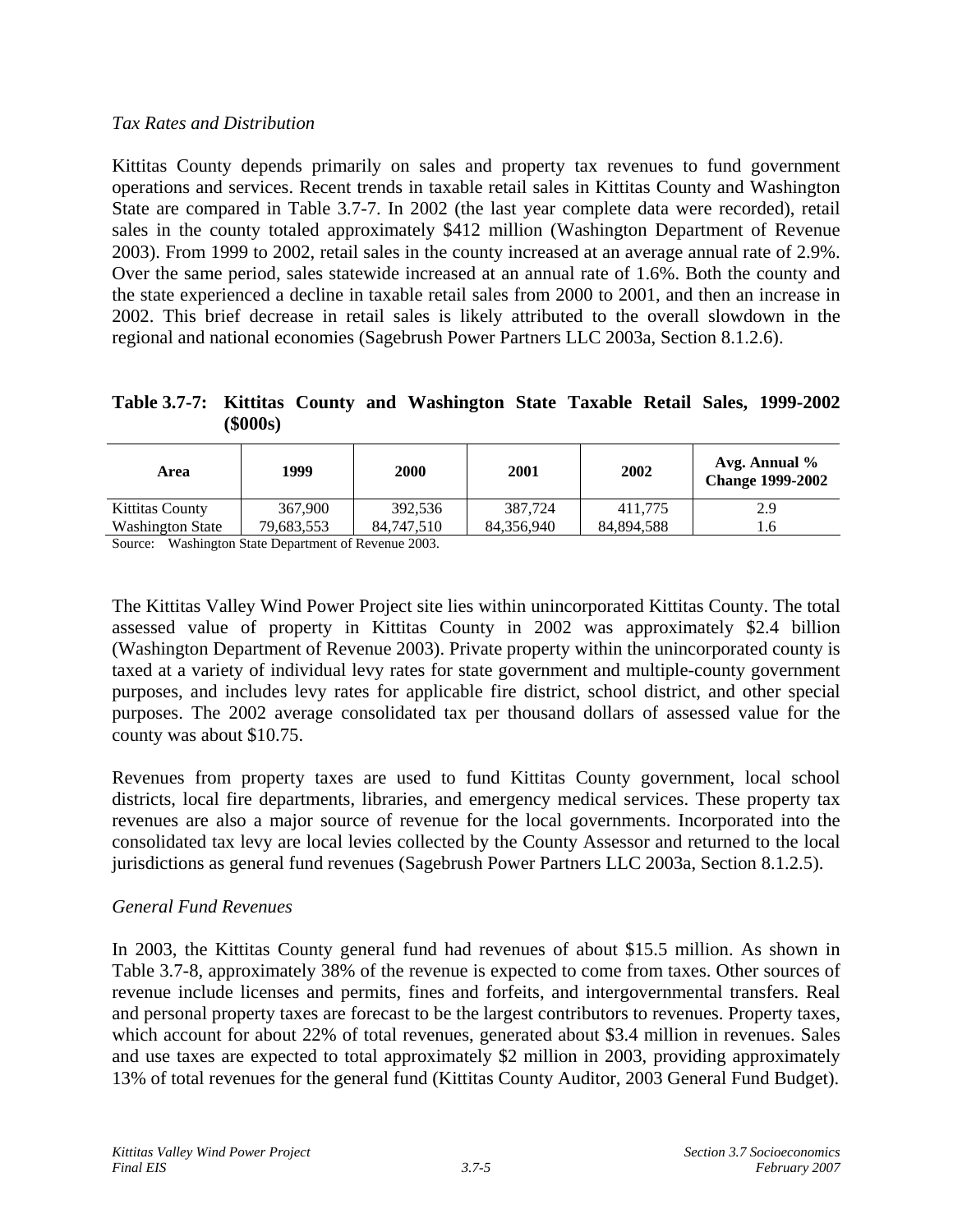| <b>Resources</b>                  | 2003         | <b>Percentage of Total</b><br><b>Resources</b> |
|-----------------------------------|--------------|------------------------------------------------|
| Real and Personal Property Tax    | \$3,359,482  | 21.6                                           |
| Sales and Use Tax                 | \$2,046,000  | 13.2                                           |
| <b>Timber Harvest Tax</b>         | \$150,000    | 1.0                                            |
| Excise Tax                        | \$38,000     | 0.2                                            |
| Penalties on Taxes                | \$351,600    | 2.3                                            |
| Reserves and Carryover            | \$2,788,249  | 17.9                                           |
| <b>Interfund Revenues</b>         | \$233,909    | 1.5                                            |
| Licenses and Permits              | \$699,200    | 4.5                                            |
| Charges and Fees for Service      | \$1,459,335  | 9.4                                            |
| Fines and Forfeits                | \$1,483,350  | 9.5                                            |
| Miscellaneous Revenue             | \$819,807    | 5.3                                            |
| <b>Intergovernmental Revenues</b> | \$2,120,479  | 13.6                                           |
| <b>Total Resources</b>            | \$15,549,411 | 100                                            |

### **Table 3.7-8: Kittitas County General Fund, Total Resources (2003)**

Source: Kittitas County Auditor, 2003 General Fund Budget

#### **Offsite Alternatives**

#### Alternative 1: Swauk Valley Ranch

The affected environment described above is also representative of the affected environment for the Swauk Valley Ranch alternative.

#### Alternative 2: Springwood Ranch

The affected environment described above is also representative of the affected environment for the Springwood Ranch alternative.

### **3.7.2 Impacts**

### **Proposed Action**

This section describes impacts on housing, population, and economic conditions under the proposed action. Direct impacts would result from increases in population, increased demand for housing (both from construction and operational employment in-migration), and increased income and jobs added to the local economy. The project's direct effect on property values also is discussed. Indirect impacts would result from increases in indirect and induced income and jobs added to the local economy. However, project-induced economic activity is not expected to result in indirect population growth and a related demand for housing capacity.

The project would generate both direct and indirect effects on local tax revenues. However, because tabular data are presented for projected total revenues (includes the sum of direct and indirect effects), the project's effects on local government taxation and revenues are addressed below under "Indirect Operations and Maintenance Impacts." Table 3.7-9 summarizes potential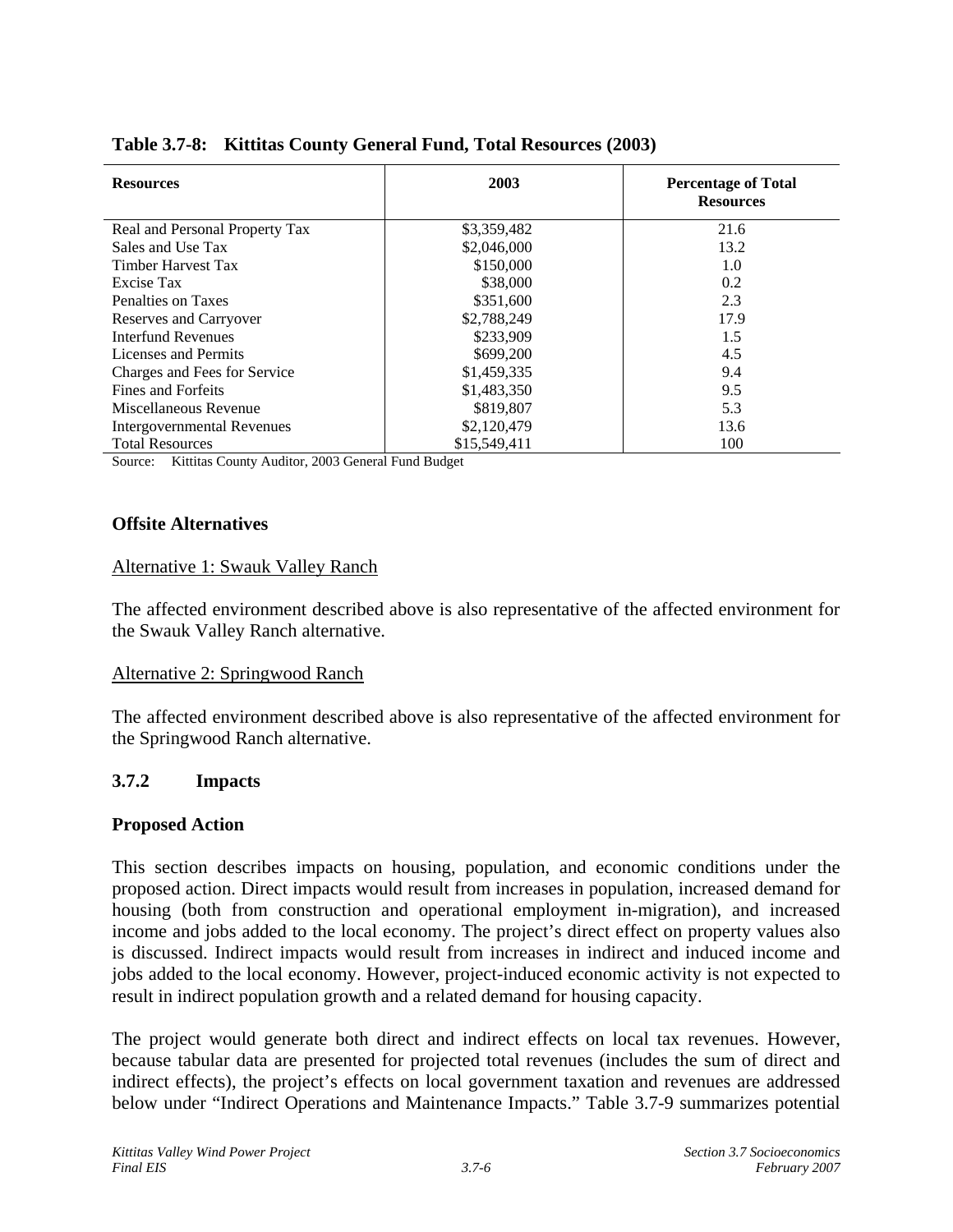socioeconomic impacts for 65 turbines rated at 2 MW each. Because the data is primarily dependent on the total number of turbines constructed and the nameplate capacity, the values are representative of both the 330-foot and 410-foot turbine scenario. Detailed socioeconomic tables, including tables that distinguish direct versus indirect and induced employment and income impacts, are presented in the sections that follow.

**Table 3.7-9: Summary of Potential Socioeconomic Impacts of the Proposed Action** 

|                                                         | 330- or 410-foot Turbine Scenario                  |
|---------------------------------------------------------|----------------------------------------------------|
| <b>Construction Impacts</b>                             |                                                    |
| Increased temporary population                          | Construction workforce of 253 employees; maximum   |
|                                                         | 177 workers would be in-migrants to project area   |
| Increased demand for temporary housing                  | Maximum 160 construction workers (112 non-local)   |
|                                                         | during peak construction month                     |
| Increased jobs added to local economy (Kittitas County) | 126 total jobs                                     |
| Increased income added to local economy (Kittitas       | \$10.2 million total income                        |
| County)                                                 |                                                    |
| <b>Operation Impacts</b>                                |                                                    |
| Increased permanent population in Kittitas County       | Maximum 16 individuals would be in-migrants to     |
|                                                         | <b>Kittitas County</b>                             |
| Increased demand for permanent housing in Kittitas      | 6-7 new families in Kittitas County                |
| County                                                  |                                                    |
| Changes to local property values                        | Negligible                                         |
| Increased jobs added to local economy (Kittitas County) | 16 jobs annually                                   |
| Increased income added to local economy (Kittitas       | \$4.0 million total income annually                |
| County)                                                 |                                                    |
| Increase in local property tax revenue                  | \$1.51 million total property tax revenue annually |

Sources: Sagebrush Power Partners LLC 2003a, Section 8.1.3, as amended by Sagebrush Power Partners LLC 2003c; ECONorthwest 2006.

1 Estimated value. Actual value would be determined by County Assessor's Office.

Indirect and induced employment and income impacts to Kittitas County for both the construction and operations phases of the 65-turbine project were determined using the IMPLAN input-output model developed by the U.S. Department of Agriculture (in cooperation with other federal agencies) with data specific to Kittitas County. This model requires the input of several discrete variables, including the amount of local spending on construction materials and on equipment and materials to operate the wind turbines, and the amount of spending on food and lodging for non-local labor brought to Kittitas County for the construction period. Another model input variable is the amount of income to property owners that rent land for the wind turbines. The literature review supporting the analysis was updated through 2006 since the original report was prepared in 2002 (Grover 2006).

New property tax revenues were estimated based on the 2005-2006 Kittitas County Assessor's Report. Property tax impacts of the project are a function of the total project cost, estimated at \$190,000,000.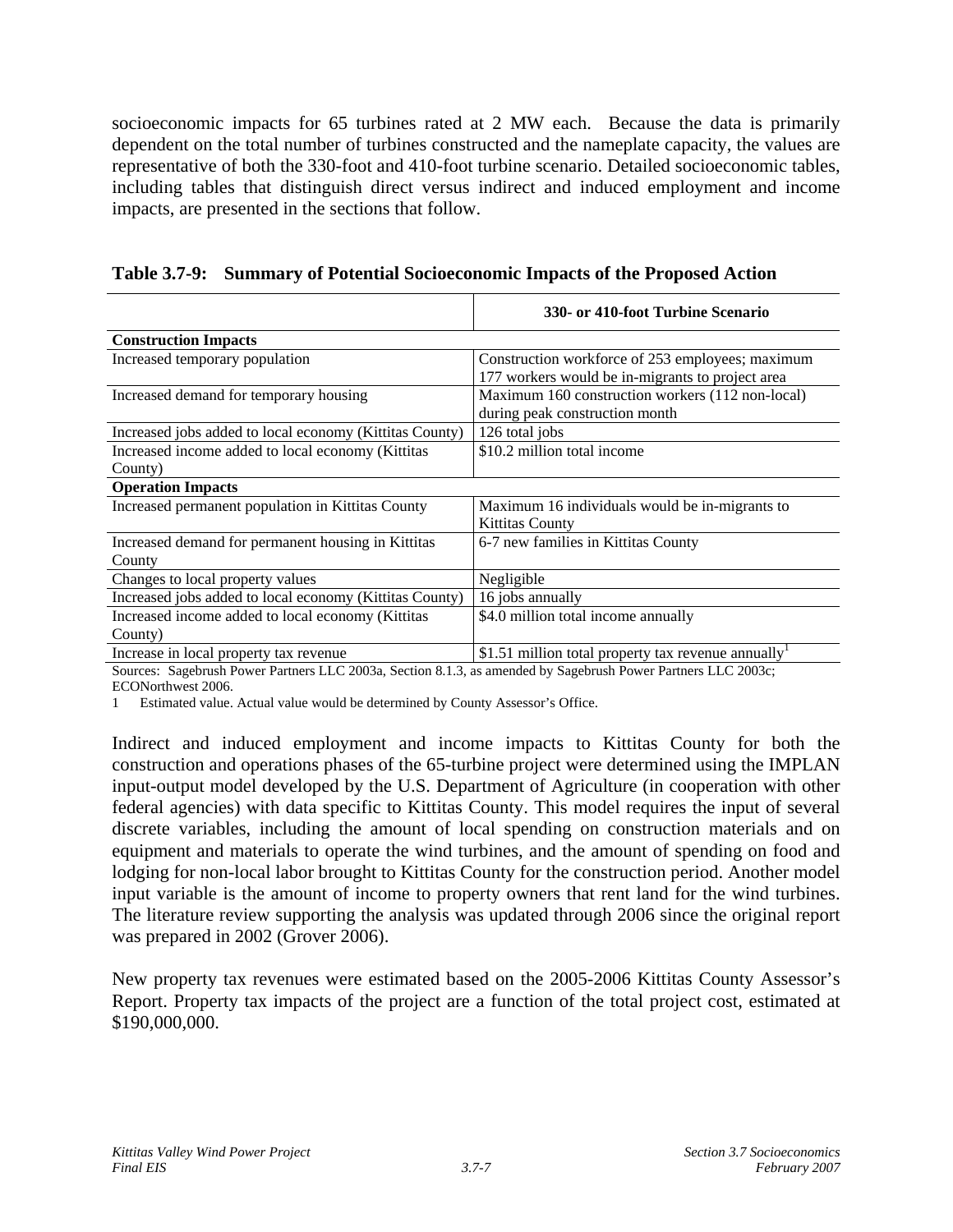### Direct Construction Impacts

The planned construction schedule for the project spans approximately 10 to 12 months from the time of site certification to commercial operation (Taylor, pers. comm., 2003; ECONorthwest 2006). Construction of the substation transformers and wind turbines would require the longest lead time, usually requiring 8 to 12 months from time of order to delivery of the transformers, and 5 to 7 months for the wind turbines (Sagebrush Power Partners LLC 2003a, Section 2.12.2).

The total workforce required during project construction would be approximately 253 employees. During the peak construction month, it is expected that about 160 personnel would be onsite at once as multiple disciplines of contractors complete their work simultaneously (Sagebrush Power Partners LLC 2003a, Section 2.13.2). The size and duration of the peak workforce would not change as a result of using the 330- or 410-foot turbines. The size of the peak workforce is driven more by the completion deadline than the size of the turbines. (Taylor, pers. comm., 2003).

The project site is within commuting distance of Ellensburg in Kittitas County (approximately 12 miles away) and Yakima in adjacent Yakima County (within a one-hour drive). The Applicant's *Application for Site Certification* asserts that the majority of the construction workers would originate from the Ellensburg and Yakima area (Sagebrush Power Partners LLC 2003a, Section 5.2.2.1.1). However, construction personnel would also likely be hired from the Seattle/Tacoma area, in which case the commute distance would be somewhat longer (about 1.5 to 2 hours). These workers would probably be "weekend commuters" staying in recreational vehicle (RV) parks and motels near the job site during the workweek. In addition, because more specialized skills required for certain construction activities, such as turbine erection and turbine testing, may not be available in the local or state labor pools, a small percentage of the workforce may be brought in from out of state. These employees would likely work on a short-term basis, residing in nearby motels or RV parks for the duration of their assignments, or arranging monthly rentals.

During the EIS scoping process, several commenters expressed concern about the source of the labor pool that would construct the project. For example, some commenters requested that the document address impacts under different scenarios, including a scenario with only out-of-area contractors building the project and a scenario with local contractors and local craftsmen performing the majority of construction work. Other commenters asked if the Applicant would provide assurances that local craftsmen would perform the majority of construction work or would require that construction workers be paid prevailing wages set by the state for Kittitas County. The Applicant has not hired a contractor at this time but would select one through a competitive process prior to construction. Any additional details on hiring, training, wages, and other aspects of the construction labor force are beyond the scope of this EIS.

Assumptions in this analysis regarding construction workforce origins were derived from data on the Stateline Wind Project in nearby Walla Walla County (Walla Walla County 2002). The Stateline EIS assumed that 50% of construction workers would be hired locally (for that project, from within Benton and Yakima counties, Washington) and the remainder from outside the local area. For the purposes of this EIS, it is conservatively assumed that 50 to 70% of construction workers would originate from outside Kittitas and Yakima counties, and that these employees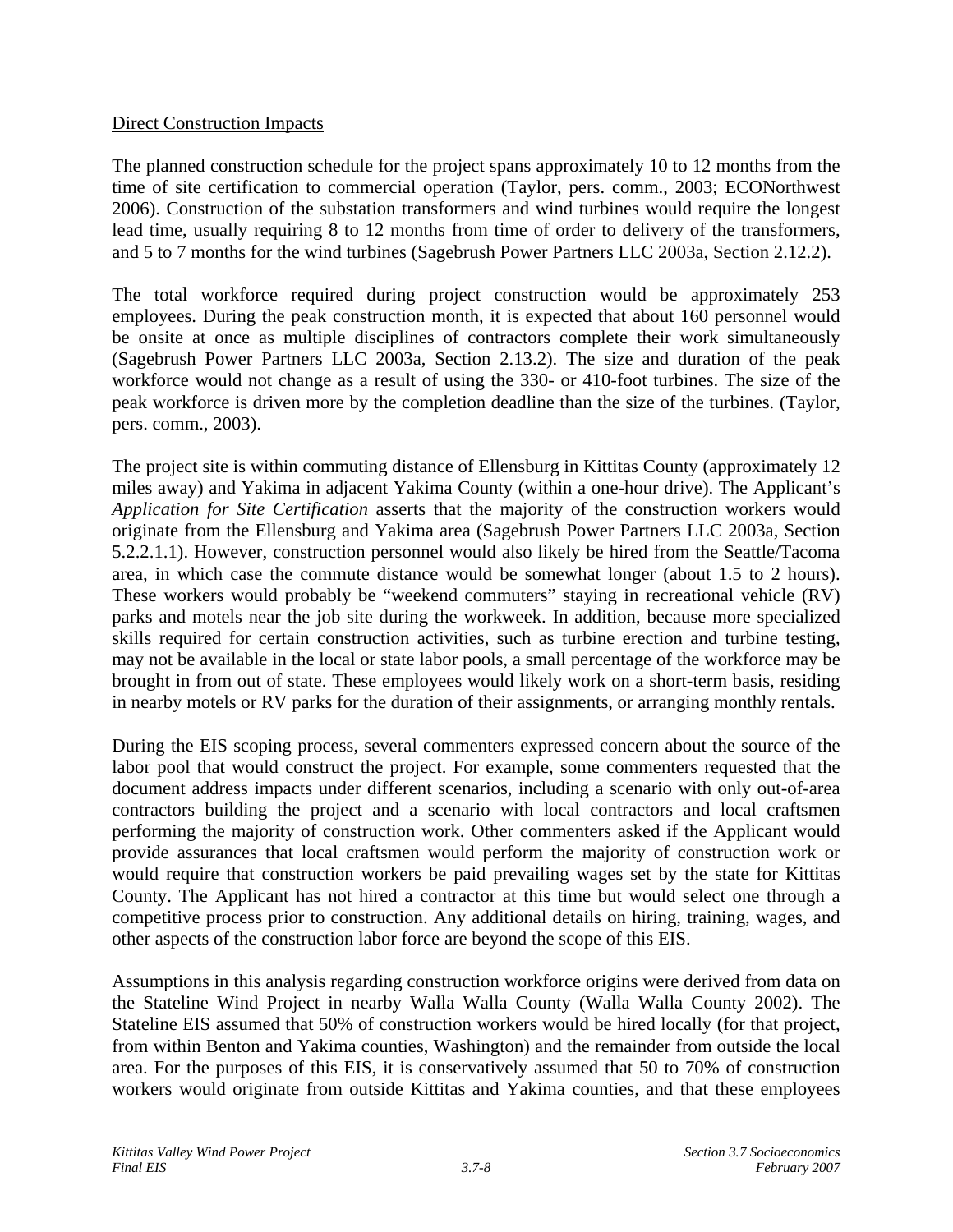would have a demand for temporary accommodations in the project area. Given these assumptions, it is expected that during the peak month of construction, a maximum of approximately 80 to 112 construction workers would require temporary housing in the general vicinity of the project site. A subset of the estimated total of 80 to 112 non-local workers would be workers who would temporarily relocate to the project area from outside the region. It is also expected that up to 10% (16 individuals) of the peak month construction workforce for the KVWPP would be specialized craftsmen from out-of-state areas.

## *Population*

Project construction would require a total workforce of 253 employees. As shown in Figure 3.7- 1, labor requirements would vary monthly during the estimated 10 to 12-month construction period. In the first month of the construction period, the project would employ approximately 6 workers. The construction workforce would increase rapidly to 130 workers in the fifth month of construction, then climb to a peak of 160 in the ninth month. Construction employment would then decrease rather rapidly, falling to 90 workers in the tenth month and 30 workers by the fourteenth month. Average monthly employment over the entire construction period would be approximately 75 workers.

Temporary population impacts from the project would be a function of the extent of worker relocation and in-migration needed to meet project labor demands. In turn, the project is dependent upon the ability of the local labor supply to meet this demand. As described above, it is assumed that between 30 to 50% of the construction workforce would originate from the Ellensburg and Yakima areas. In 2001, Kittitas and Yakima counties had an aggregate civilian labor force of over 122,000 people (Washington State Employment Security Department 2002a, b). This figure broadly represents the size of the local labor pool from which the Kittitas Valley Wind Power Project would draw workers for project construction.

The local construction labor force available when the KVWPP begins, including both workers currently employed in construction and unemployed workers with construction skills, represents one of the primary sources of workers for the project. However, given the unique project requirements, some construction labor would need to be imported from outside the region to fill specialized jobs. The EPC contractor would bring in additional employees with skills in constructing wind power projects to ensure that sufficient critical skilled labor is available. For example, turbine erection, including hoisting the nacelle and securing the blades, would require highly specialized labor that would be temporarily imported from out-of-state during the wind turbine assembly and erection phase of construction (estimated to last approximately 6 months) (Taylor, pers. comm., 2003). For purposes of this analysis, it is assumed that approximately 25 out-of-state workers (about 10% of the total construction workforce) would be required during the course of construction.

Temporary population impacts in the project area would be minimal as a result of project construction. Assuming that 30% of the construction workers would reside within Kittitas or Yakima County and that they would commute daily to the project site, a maximum of 177 new workers would be temporary residents (in-migrants) in the project area. Given the accelerated construction schedule (about one year) and the fact that many workers would be present at the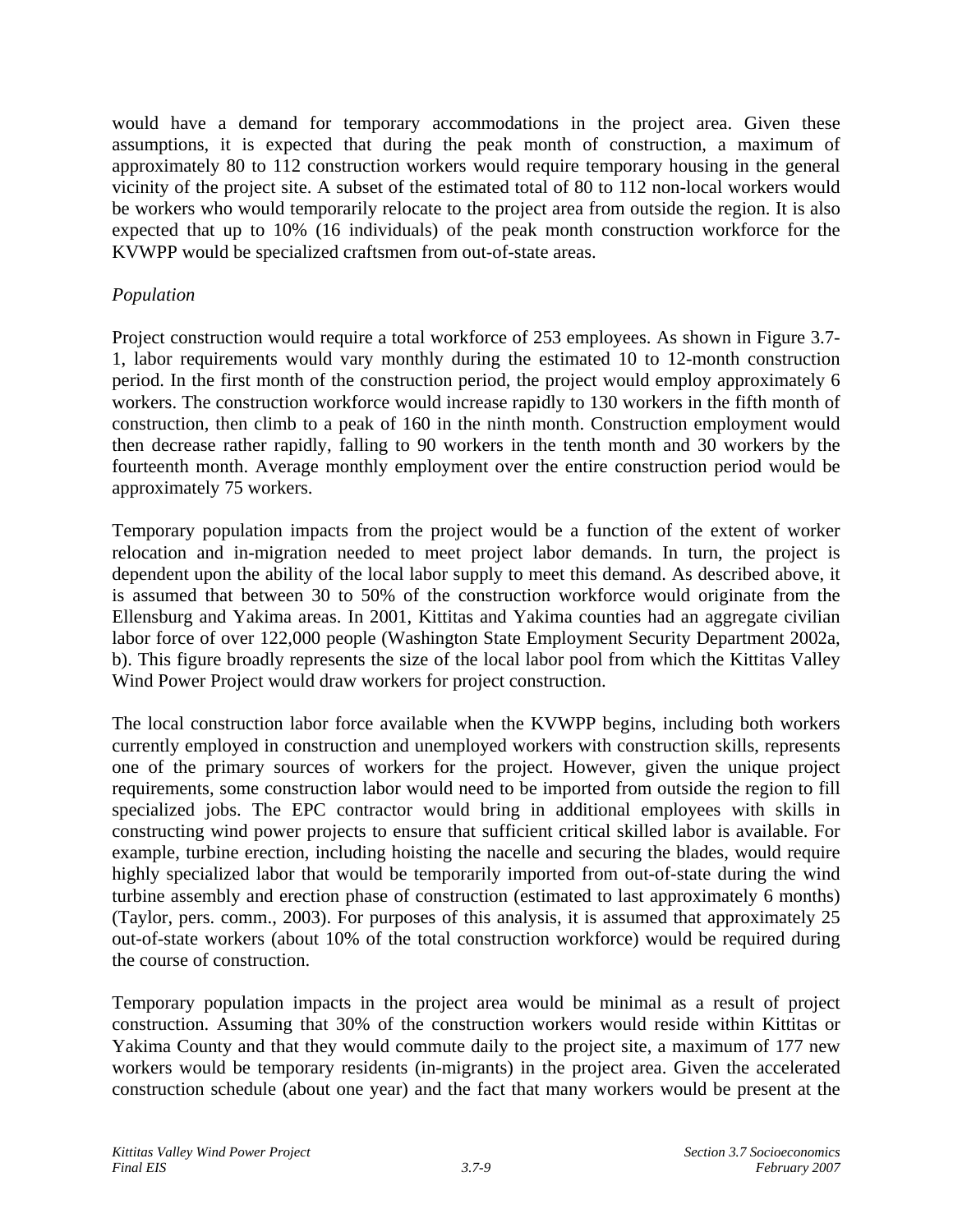project site only during certain construction phases, it is assumed that families or others would not accompany the majority of workers.

Because the projected number of temporary in-migrants (177 employees) would be small compared to overall county population (34,800 in 2002), no significant impacts on population are anticipated. Because the project would not generate additional development, no indirect impacts on population are anticipated.

# *Housing*

As many as 177 non-local workers could be employed at the project site over the course of construction, with an estimated peak month non-local workforce of up to 112 workers. At time of hire, these workers would likely reside in relatively distant employment centers such as the Seattle-Tacoma metropolitan area, beyond normal daily commuting distance from the project site, or would be temporarily imported from outside the state. Project construction workers originating from outside the local area (i.e., Kittitas and Yakima counties) would probably choose one of two options with respect to residence and work location:

- 1. They could retain their current residence and commute to the project area on a weekly basis, staying in short-term (transient) accommodations during the work week; or
- 2. They could temporarily relocate to rental housing (non-transient accommodations) in the project area for the duration of their employment.

Either scenario would depend primarily on the length of the individual's assignment. Those with relatively short-term jobs requiring their presence on the project site for only a few months would be more likely to commute on a weekly basis, while those with longer-term jobs would be more likely to relocate temporarily.

It is not known where the new temporary residents associated with project construction would settle and what type of housing they would select. It is assumed that residents would select housing based on a variety of factors including cost, accessibility to the project site, and accessibility to goods and services. Typical temporary worker housing options include campgrounds and other areas where workers can park trailers or other mobile housing, motels and hotels, and apartments or other short-term rental homes.

As discussed in Section 3.6, Land Use and Recreation, the results of a telephone survey conducted in 2002 of hotel, motel, RV Park, and campgrounds in Kittitas County to identify the supply of transient accommodations indicated that there are 1,150 rooms or sites available in the county. The results indicate further that during the peak summer season, there are typically about 240 rooms or sites vacant at any one time. During the non-summer months, vacancy rates are higher and it is estimated that there are usually around 760 rooms or sites vacant at any one time (CH2M Hill and Sagebrush Power Partners LLC 2002). This analysis assumes that as many as 112 non-local workers could be employed at the project site during the peak construction month (this includes potential out-of-state workers). Even if all non-local workers (including out-ofstate employees) were to seek transient accommodations, it is anticipated that there would be an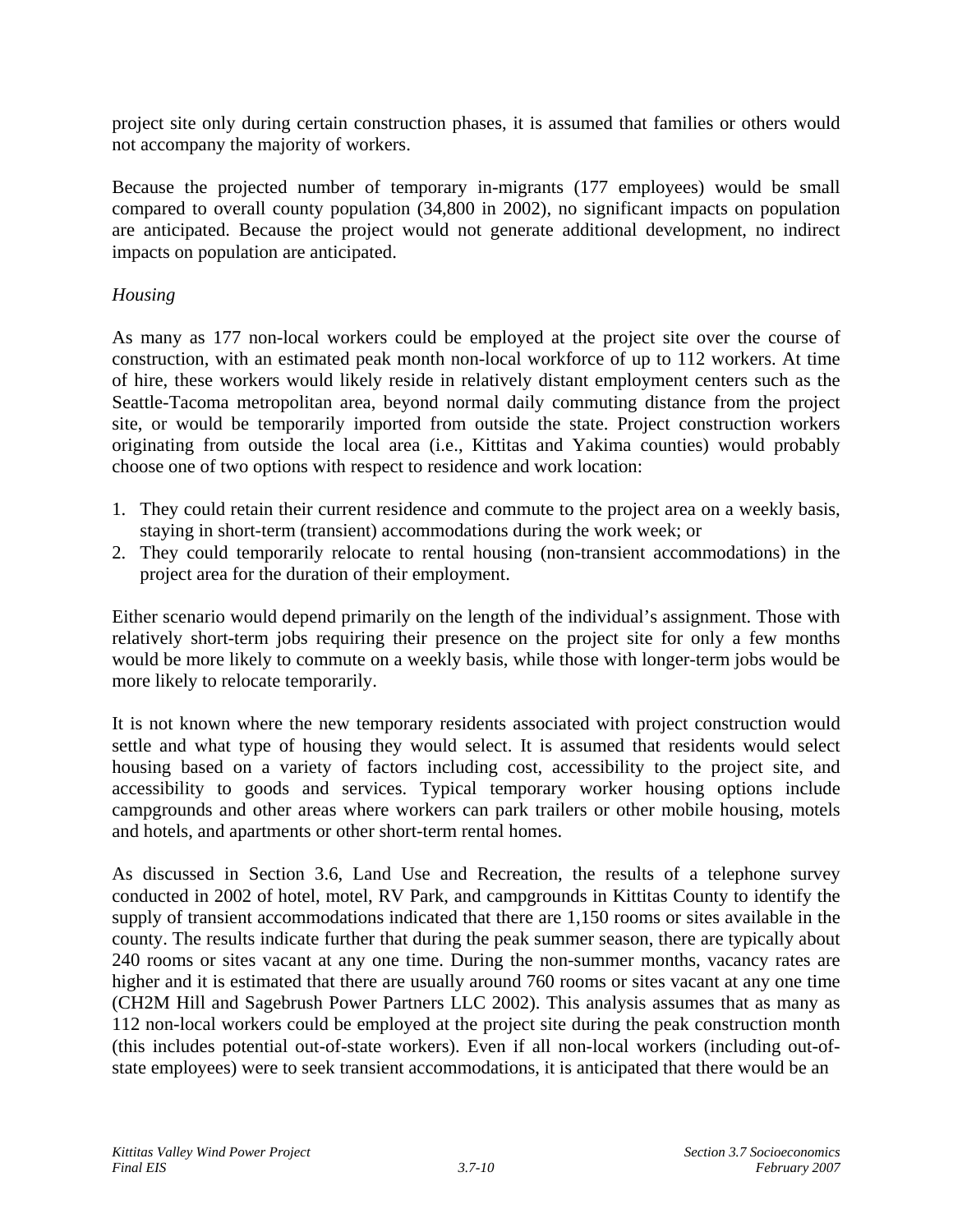Figure 3.7-1: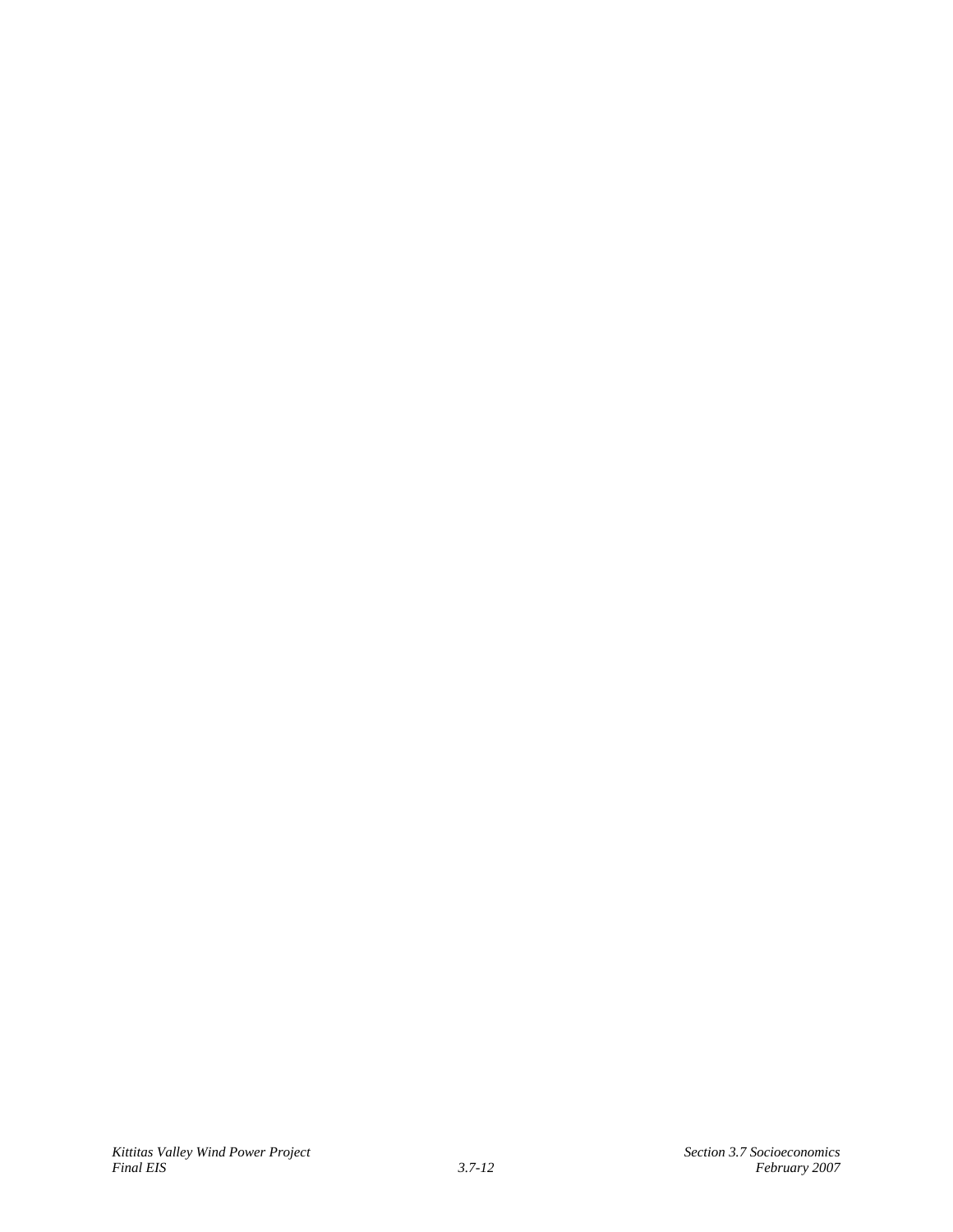adequate supply of short-term lodgings to accommodate this temporary increased demand for housing.

Of the peak construction workforce, approximately 16 out-of-state workers are expected to seek temporary (non-transient) housing in Kittitas County. There were more than 1,000 vacant seasonal, recreational, or occasional-use housing units in Kittitas County in 2000 (see Section 3.7.1). Given the recent rental vacancy rates of between 3.9 to 7% in Kittitas County, it is anticipated that there would be an adequate local housing supply available to accommodate project-related demand for temporary rental housing (Sagebrush Power Partners LLC 2003a, Section 8.1.3.1).

# *Employment*

Project construction would result in increased employment in Kittitas County. Direct employment refers to the number of workers directly employed in project construction. Indirect and induced employment is discussed later in this section under the header "Indirect Construction Impacts."

As described above, the direct construction employment impact of the project would be approximately 253 new temporary jobs. The level of direct construction impact would vary during the construction period, reaching a short-term peak estimated at 160 construction workers. The project's direct construction employment would represent a temporary increase in employment for the local and regional economy. It is estimated that about 30 to 50% of this direct employment impact (76 to 127 jobs) would occur within Kittitas and Yakima counties, with the remainder distributed among other local economies in the Northwest. The Applicant assumes that local Kittitas County residents would fill approximately 40 full- and part-time construction jobs (including construction management) (Sagebrush Power Partners LLC 2003a, Section 8.1.3.2). Direct employment impacts from construction would be temporary effects associated with the construction phase of the project. The number of direct construction jobs generated by the project is anticipated to be the same under the three different scenarios.

Construction jobs created by the project would result in short-term benefits to overall county and regional employment. No significant direct impacts on employment are anticipated. Creation of new jobs could have secondary impacts on population, housing, and the economy; these potential impacts are analyzed in relevant subsections of this chapter.

# *Construction Income*

Total direct income generated during the construction phase of the project is estimated to be \$5,814,500 (in 2006 dollars). Total income consists of personal income in the form of wages, profits, and other income received by workers and business owners, plus income from other sources such as royalty payments to land owners who lease land for the turbines (Sagebrush Power Partners LLC 2003a, Section 8.1.3.2; ECONorthwest 2006)). The direct income impact from project construction would be a temporary but beneficial effect to the Kittitas County economy.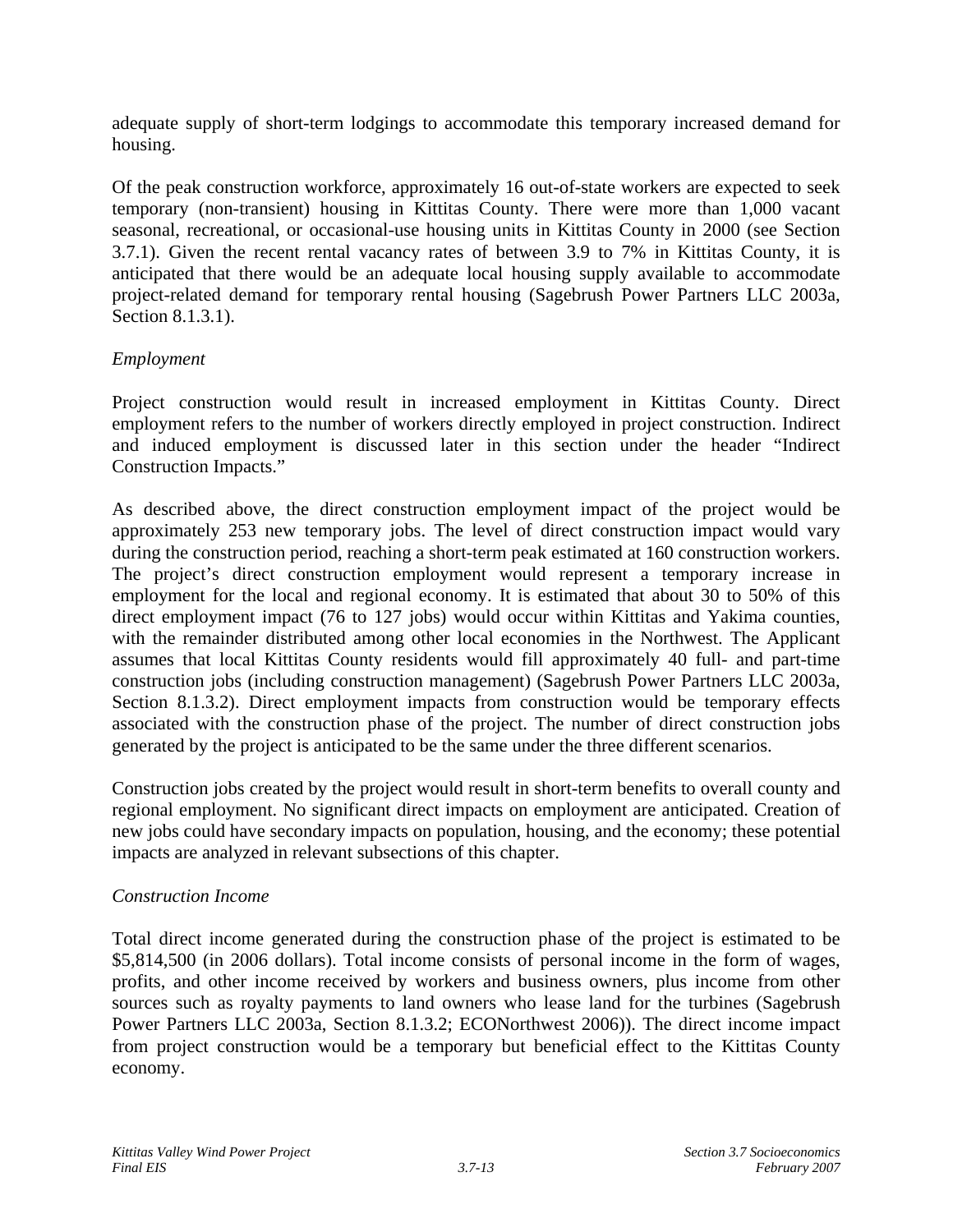### Indirect Construction Impacts

### *Employment and Income*

While the KVWPP is expected to create construction employment, economic impacts are not limited to those directly created jobs. Direct economic impacts produce a ripple effect through an economy in the form of indirect impacts and induced impacts. Indirect and induced impacts represent the second and third stages of job creation, respectively, as a result of any direct activity. A project or action that results in new spending, or a reduction in existing spending, is called a direct effect. The businesses that make the final sales must in turn purchase goods and services from other businesses; these indirect purchases are called indirect effects. For example, a construction contractor working on a project will lease some equipment or purchase supplies locally. Finally, workers at the producing businesses spend their wages in the local economy and purchase additional goods and services; these purchases are referred to as induced effects. For example, project employees who use their income to buy groceries or take their family to the movies generate economic impacts for workers and businesses in these sectors. The total economic impact of an action is the sum of direct, indirect, and induced effects. Indirect and induced construction employment impacts for the project were determined using an input-output model of Kittitas County (ECONorthwest 2006).

The direct, indirect, and induced employment and income impacts in Kittitas County during project construction are shown in Table 3.7-10. The table identifies the number of full- and parttime jobs expected to result from the project and from the increase in spending in other sectors of the economy. The Applicant assumes that the project would directly generate 52 full and parttime construction jobs (including construction management) that would be filled by local workers in Kittitas County (Sagebrush Power Partners LLC 2003a, Section 8.1.3.2; ECONorthwest 2006) under both proposed action scenarios. The total indirect and induced employment impact of the project is predicted to be 50 and 24 jobs, respectively. It is important to note that indirect and induced employment created by construction employment would not necessarily also be new construction jobs; everyday spending for construction materials and other similar needs could create new jobs in other markets sectors such as retail and wholesale. Direct, indirect, and induced employment impacts from construction would be temporary effects associated with the construction phase of the project.

The construction phase of the project for the 330-foot turbine scenario is projected to result in over \$10.2 million in total income in Kittitas County (ECONorthwest 2006).

### **Table 3.7-10: Summary of Direct, Indirect, and Induced Employment and Income Impacts during Project Construction (2002\$) for the 65-Turbine Project**

| <b>Impact Type</b> | Jobs | <b>Total Income</b> |
|--------------------|------|---------------------|
| Direct             | 52   | \$5,814,500         |
| Indirect           | 50   | \$2,752,800         |
| Induced            | 24   | \$1,582,800         |
| TOTAL              | 126  | \$10,150,100        |

Source: ECONorthwest 2006.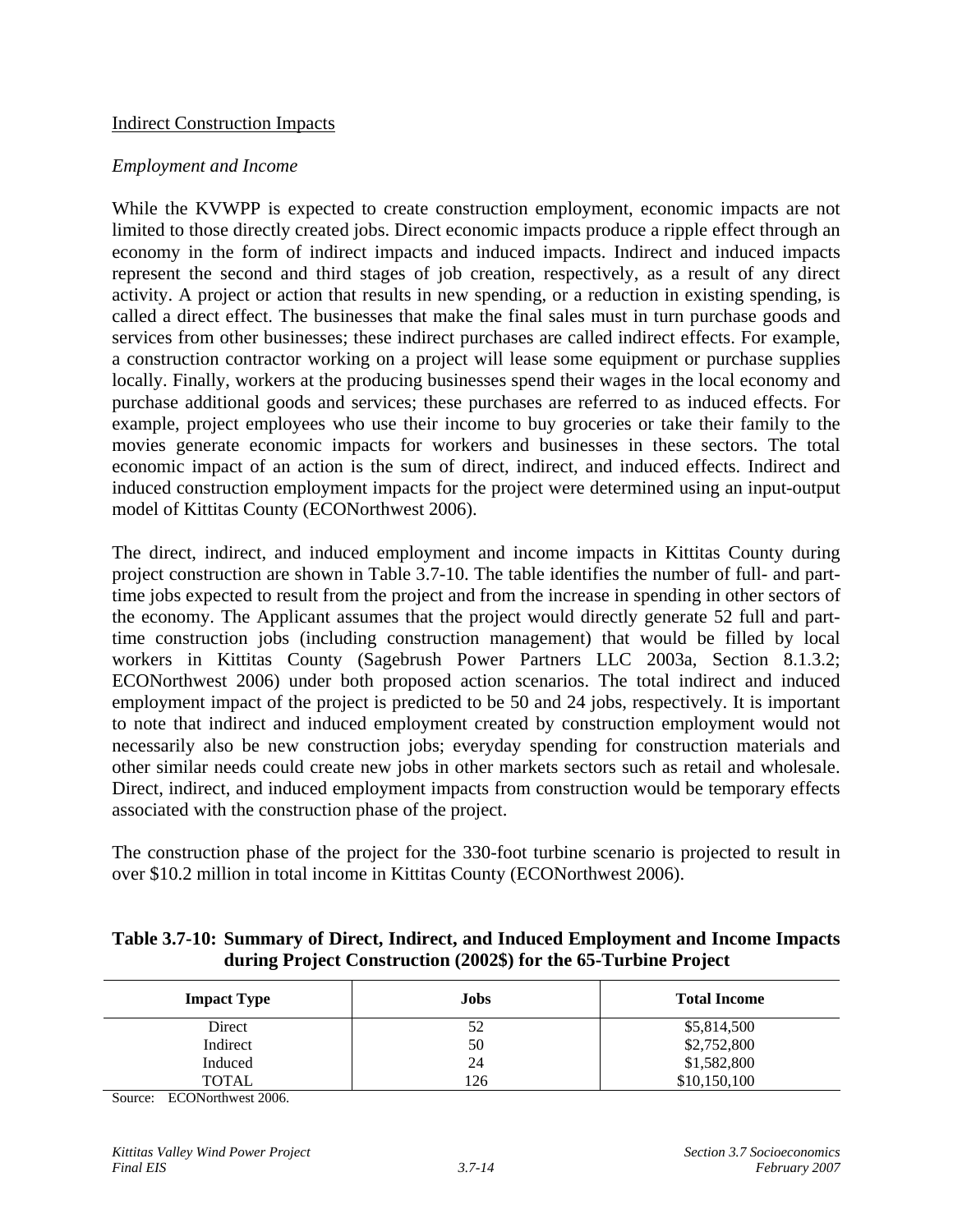### Direct Operations and Maintenance Impacts

# *Population*

Table 3.7-11 shows the estimated staffing for operations and maintenance of the completed wind power project. Operation of the Kittitas Valley Wind Power Project is projected to require between 12 to 14 full-time employees. Because the number of turbines to be constructed will be capped at 65 turbines, the number of employees will not depend on the size of turbine ultimately chosen. Based on past experience for similar projects, it is estimated that approximately one-half of the total workforce employed to operate and manage the wind power project would be represented by local workers from Kittitas County (Sagebrush Power Partners LLC 2003a, Section 8.1.3.3; Taylor, pers. comm., 2003). The remaining workers would represent a net increase in local population. Using a typical household size factor of 2.3 persons per household (the Kittitas County average in 2000), the estimated total additional population related to project operations and maintenance would be approximately 17 individuals.

| <b>Position</b>               | 330-foot or 410-foot Turbine Scenario |
|-------------------------------|---------------------------------------|
| Plant/Site Manager            |                                       |
| <b>Operations Manager</b>     |                                       |
| <b>Operating Technicians</b>  | $8 - 10$                              |
| <b>Administrative Manager</b> |                                       |
| Administrative Assistant      |                                       |
| Total                         | 12-14                                 |

|  | Table 3.7-11: Operations and Maintenance Labor Force (Number of Personnel) |  |  |  |  |
|--|----------------------------------------------------------------------------|--|--|--|--|
|--|----------------------------------------------------------------------------|--|--|--|--|

Source: Sagebrush Power Partners LLC 2003a, Section 2.12.4

# *Housing*

Assuming that the local (Kittitas County) labor market would supply about half of the project's operations employment needs, the projected demand for local housing would be nominal, with a net in-migration of 10 families. Given the number of vacant housing units in Kittitas County reported in the 2000 census (3,093 units) and a vacancy rate of 6.8% for rental units, there appears to be sufficient housing supply available to accommodate the slight increase in direct housing demand generated by project operations.

### *Employment*

The addition of between 12 to 14 full-time positions to operate the Kittitas Valley Wind Power Project would be less than 0.05% of total county employment. Nonetheless, the permanent jobs created through the project would translate into a small increase in local employment opportunities and would result in long-term benefits to overall county employment. No significant direct impacts on county employment are anticipated.

### *Property Values*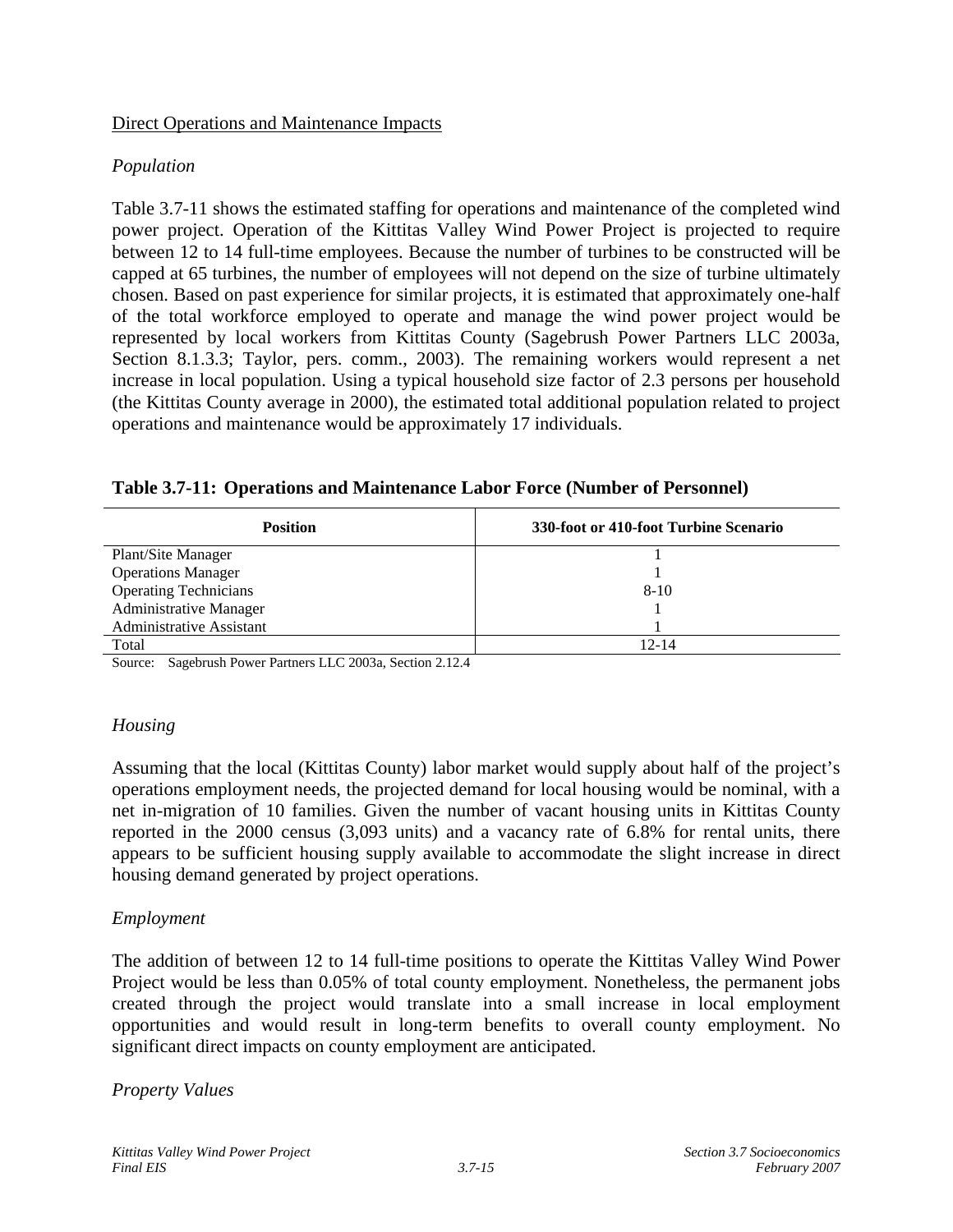Whenever land uses change, the concern is often raised about the potential effect on nearby property values. Zoning is the primary means that most local governments use to protect property values. By allowing some uses and disallowing others, or permitting them only as conditional uses, conflicting uses are avoided. Some residents in the project area consider the proposed wind turbines to be an incompatible use adjacent to rural residential areas.

Several comments were raised during the EIS scoping period concerning the proposed project's effects on nearby property values. Some commenters requested that the EIS consider the effect of aesthetics and impacts to viewsheds on property values and that the property value study include interviews with tax assessors, real estate brokers, and bankers. Other commenters requested that the EIS include information on the probability and amount of change expected to local property values affected by the project and that the property value discussion be based on a hedonic analysis of properties surrounding the proposed project. (Note: a hedonic analysis requires that site-specific data on a number of quantitative and qualitative variables be used to predict housing values.)

A literature search was conducted to identify existing studies that addressed the relationship between wind development and property values. Based on this literature search, six studies relating wind development and property value effects were identified. The results of those six studies are summarized below.

Several commenters on the Draft EIS expressed concerns that the property value studies summarized in this section were not relevant because they did not address the site-specific issues found at the project site. In response to these comments, a study was conducted in 2004 at and around the project site to address whether the proposed KVWPP might affect property values near the wind turbines. The results of this site-specific study are also summarized below.

Renewable Energy Policy Project. In May 2003, a study conducted by the Renewable Energy Policy Project (REPP) of Washington D.C. with funding from the U.S. Department of Energy, entitled *The Effect of Wind Development on Local Property Values,* was published (REPP 2003). Prior to publication of the REPP study, no systematic study on the effect of wind development on property values had been conducted in either the United States or Europe. The REPP study reviewed data on property sales in the vicinity of wind projects and uses statistical analysis to determine whether and the extent to which the presence of a wind power project has had an influence on the selling prices of surrounding properties. The hypothesis underlying the report is that if wind development can reasonably be claimed to impair property values, then sales data should show a negative effect on property values within the viewshed of the projects.

The first step in the report's analysis required assembling a database covering every wind development that became operational after 1998 with 10 MW installed capacity or greater. For the purposes of the analysis, the wind developments were considered to have a visual impact for the area within 5 miles of the turbines. The 5-mile threshold was selected because review of the literature and field experience suggests that although wind turbines may be visible beyond 5 miles, beyond this distance they do not tend to be highly noticeable, and they have relatively little influence on the landscape's overall character and quality.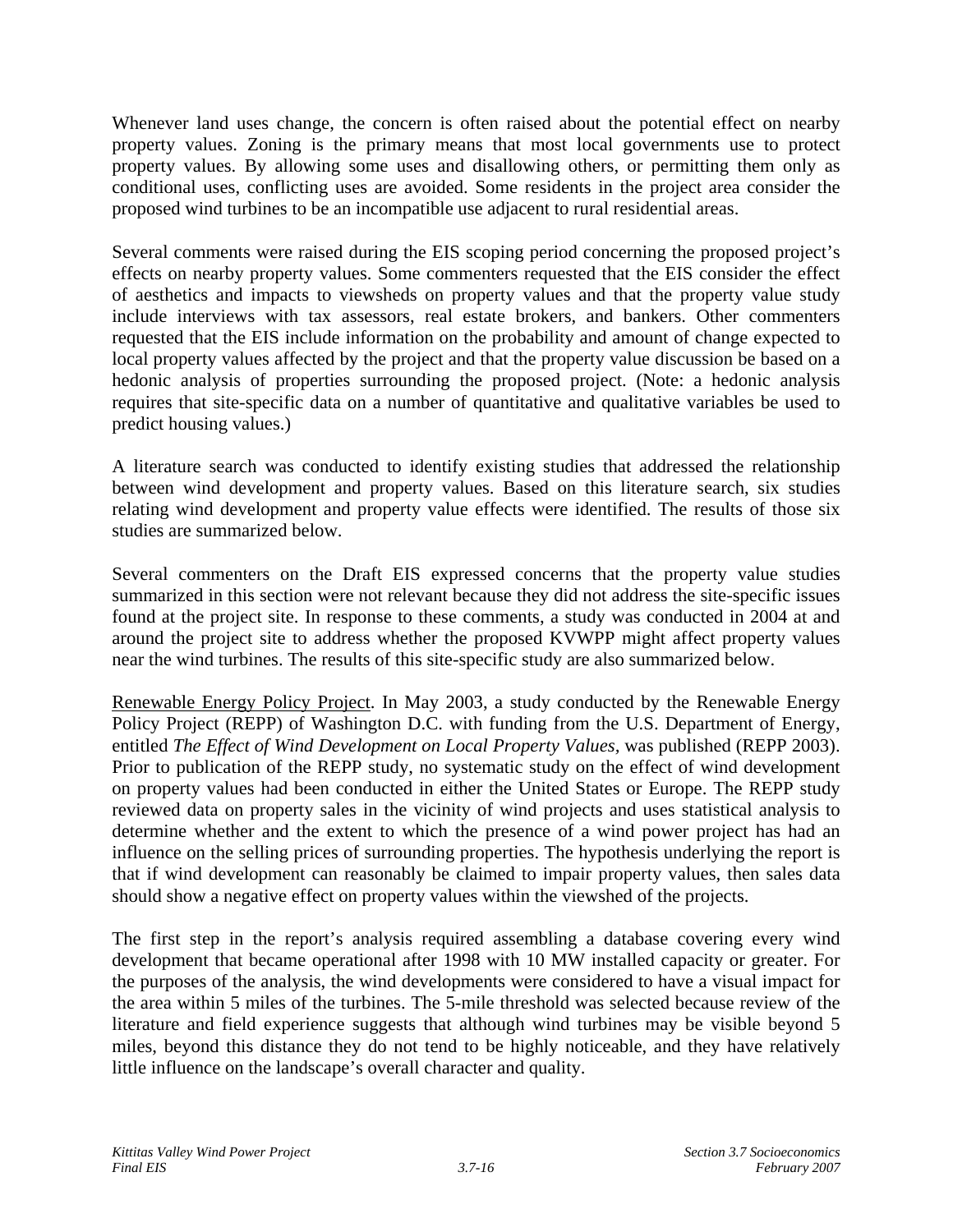Records for all property sales for the viewshed surrounding the wind projects were gathered for a period of approximately 6 years (1996-2001). Similar data were gathered for a "comparable community," defined as a reasonably close community with similar demographic, economic, and geographic characteristics and trends compared to properties within the viewshed, but one that is outside of the viewshed area and does not contain large wind turbines. The study used standard simple statistical regression analyses to determine how property values changed over time in the viewshed and the comparable community.

The REPP study examined price changes for ten different wind projects throughout the country in three ways:

- Case 1 examined the price changes in the viewshed and comparable community for the entire period of the study (3 years preceding and 3 years following the on-line date of the project). For the ten projects analyzed, property values increased faster in the viewshed in eight of the ten projects. In the two projects where the viewshed values increased slower than for the comparable community, special circumstances made the results questionable. For example, Kern County, California, has had wind development since 1981. Because of the existence of old wind machines, the site does not provide a look at how the new wind turbines would affect property values. For Fayette County, Pennsylvania, the statistical explanation was very poor; for the viewshed the statistical analysis could explain only 2% of the total change in prices.
- Case 2 examined how property values changed only in the viewshed before and after the project came on line. For the ten projects analyzed, in nine of the ten cases the property values increased faster after the project came on line than they did before. The only project to have slower property value growth after the on-line date was Kewaunee County, Wisconsin. However, because Case 2 looked only at the viewshed, it is possible that external factors drove up prices faster after the on-line date and the analysis is therefore picking up a factor other than the wind development.
- Case 3 examined how property values changed in the viewshed and comparable community after the project came on line. For nine of the ten projects analyzed, property values increased faster in the viewshed than they did for the comparable community. The only project to see faster property value increases in the comparable community was Kern County, California. The same caution applied to Case 1 is necessary in interpreting these results.

In summary, the study found that for the great majority of projects, the property values rose more quickly in the viewshed than they did in the comparable community. Moreover, values increased faster in the viewshed after the projects came on line than they did before. Finally, after projects came on line, values increased faster in the viewshed than they did in the comparable community. In all, of the 30 individual cases analyzed, the study found that in 26 of those, property values in the affected viewshed performed better than in the comparable community (REPP 2003).

ECONorthwest. A 2002 qualitative study titled *Economic Impacts of Wind Power in Kittitas County* (ECONorthwest 2002) involved conducting a telephone survey of property tax assessors throughout the country in counties that recently had wind turbines installed in their areas. This survey covered 22 projects in 13 counties. Of the 13 counties, six had residential properties with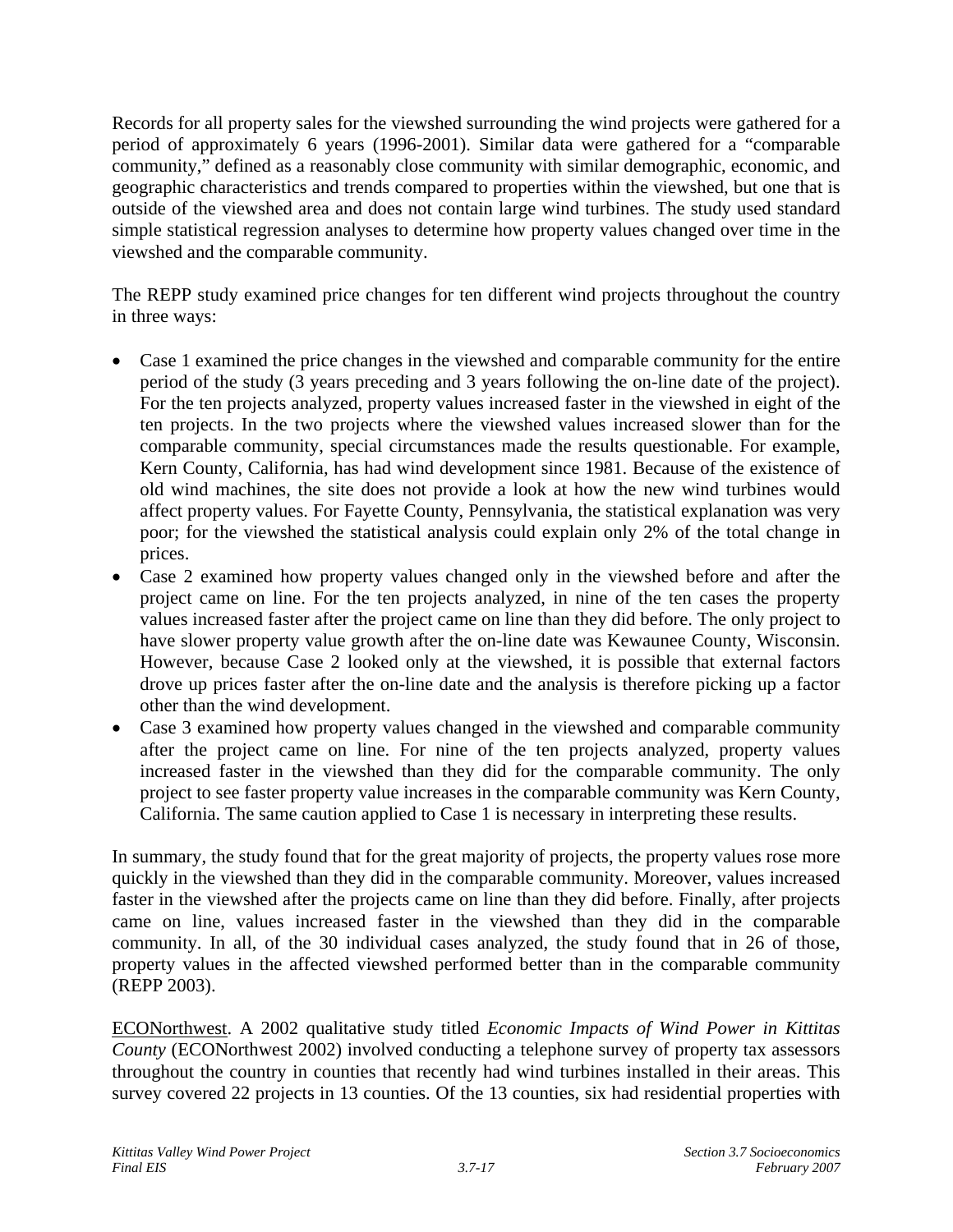views of a wind farm, six had no residential properties with views of a wind farm, and one reported that the wind project was too new to assess property value impacts. The results of this survey concluded that there is no evidence that views of wind turbines decreased property values (ECONorthwest 2002). The weakness of the study is that it relies on subjective comments to arrive at its conclusion (REPP 2003).

Sinclair Knight Mertz. A 2001 qualitative study titled *Social Economics and Tourism* (Sinclair Knight Mertz 2001) concluded that for highly sought after properties along Salmon Beach, Australia, closer than 200 meters from wind turbines, the general consensus among local real estate agents was that "property prices next to generators have stayed the same or increased after installation." However, the study concluded that while properties with wind turbines on them may increase in value, other properties may be adversely affected if within sight or audible distance of the wind turbines.

Jørgensen. A 1996 quantitative Danish study, Social Assessment of Wind Power (Jørgensen 1996) applied statistical regression analysis to determine the effect of 102 windmill installations, including individual wind turbines, small wind turbine clusters, and larger wind parks on the value of 74 residential properties. The regression used the hedonic method, in which site-specific data on a number of quantitative and qualitative variables is used to predict housing values. The study concluded that homes close to a single wind turbine or a windmill park with 12 windmills ranged in value from Danish kroners 16,200 to 94,000 [approximately \$2,900 to \$16,800 in 1996 dollars] less than homes further away. The study cautions, however, that not all of its results are statistically significant, mainly because the data set (74 properties) is not sufficiently large (Jørgensen 1996).

Damborg. The qualitative study *Public Attitudes Towards Wind Power* (Damborg 2002) summarizes the results of a public opinion poll about wind power in the Danish municipality of Sydthy (Andersen et al. 1997). Sydthy has 12,000 inhabitants and more than 98% of the total electricity consumption is covered by wind power, making Sydthy one of the places in the world with the highest concentration of wind turbines. The Sydthy opinion poll shows that people with a high degree of knowledge about energy generation and renewables tend to be more positive about wind power than people with little knowledge.

The study indicated that distance to the nearest turbine has no effect on people's attitudes towards wind turbines in general. This indicates that people living close to wind turbines do not consider noise and visual impact to be significant problems; in particular, people living closer than 500 meters to the nearest wind turbine tend to be more positive about wind turbines than residents further away (Damborg 2002).

Project Site Study. A study was conducted at and around the project site in 2004 to address whether the proposed KVWPP might affect property values near the wind turbines. The scope of this study included a review of Realtor multiple listings, County Assessor records on property sales in the area, and several interviews with local Kittitas County real estate brokers and appraisers regarding specific transactions and the anticipated effect of the project on the area.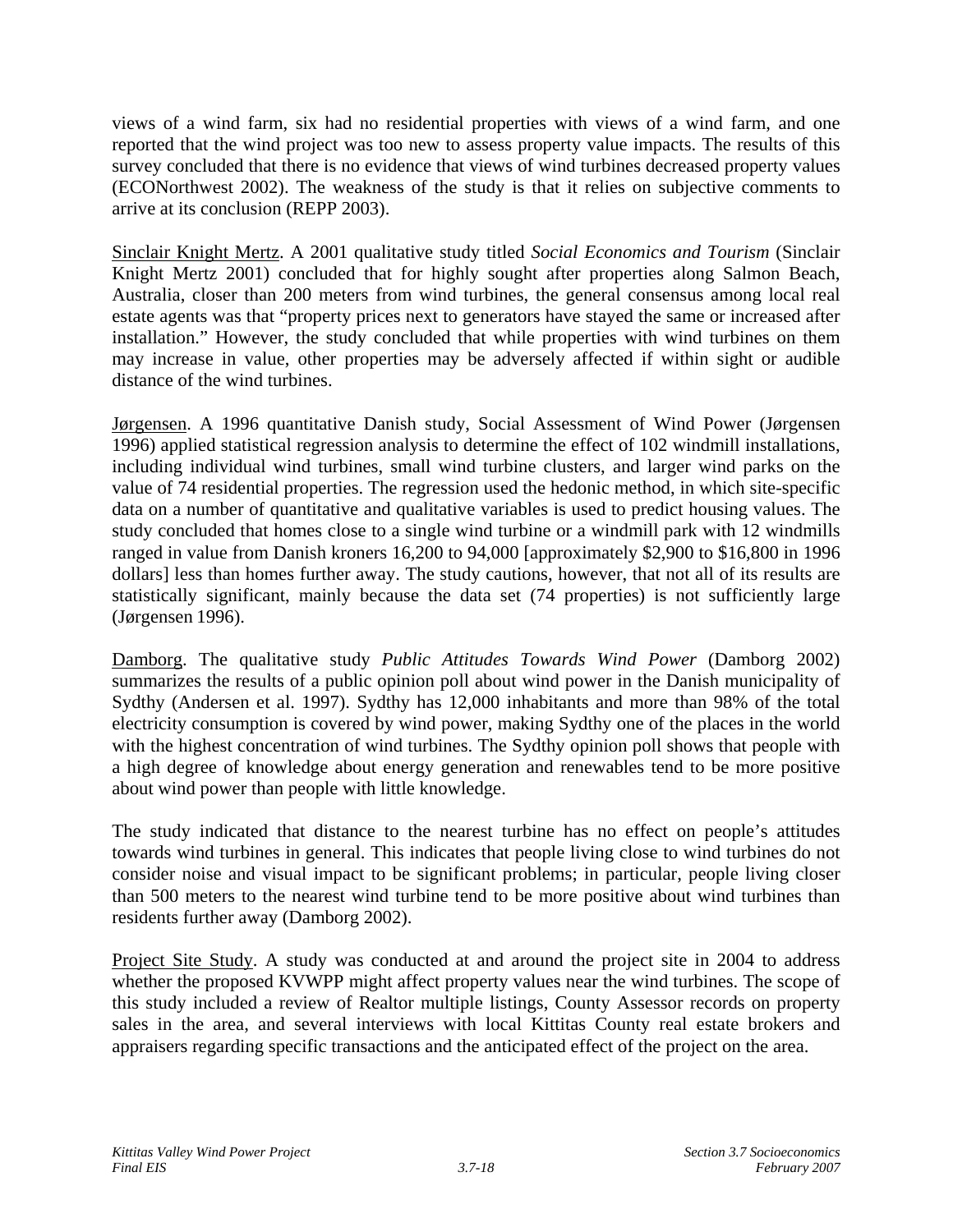The study reviewed and analyzed changes in property values over a six-year period—four years before the KVWPP was announced and the two years thereafter—relying on appreciation rates extracted from paired sales. A paired sale is an observation of the sale and re-sale value of the same property over time. The study also relied on anecdotal observations from local brokers regarding the reactions of property-specific buyers when they were informed about the proposed wind turbines.

The study found that paired sales in the area surrounding the KVWPP were appreciating at rates well above that of the county in general and the city of Ellensburg, both for the four-year preannouncement period and the two-year post-announcement period. The study concluded that the project would have no impact on property values of undeveloped properties or on the future sale and value of developed properties. For more information, see DeLacey, Prefiled Testimony, Exhibit 36.

Hoen. Hoen analyzed 280 arms-length single-family home sales using a hedonic model. Sales within studies were 5 miles of a 20-turbine wind farm in Madison County, New York for the period 1996-2005. The study author visited each home in the sample to determine the exact level of turbine visibility. The study also controlled for the exact distance between the homes and the turbines. The study concluded that, all other factors being equal, there was no statistically significant measurable effect on property values based on the view of and distance from the turbines. (ECONorthwest 2006; Hoen 2006).

Conclusions. The REPP and Hoen studies are the most recent and most comprehensive statistical study evaluating the correlation between wind development projects and nearby property values in the United States. The findings of most of the prior studies reviewed for this EIS were based on qualitative data. The only quantitative study of those reviewed (*Social Assessment of Wind Power*) cautioned that its results were not statistically significant.

The REPP study cautions that it is an empirical review of changes in property values over time and does not attempt to present a model to explain all influences on property values. However, the statistical analysis provided in the REPP study provides no evidence that wind development had harmed property values within the viewshed (REPP 2003). The conclusions of the REPP study are supported by the project site study conducted by DeLacy in 2004. The Hoen study arrives to the same conclusions: property values were not measurably affected within the year of a project being announced and constructed, nor by their location within a one-mile distance form the wind project (Hoen 2006). Furthermore, non-project factors, including the presence of the existing Bonneville and PSE transmission line towers, along with other general market factors, are already reflected in the market value of properties in the KVWPP area. Therefore, based on the evidence presented in the REPP study and project site study, no long-term impacts to property values are expected as a result of the proposed project.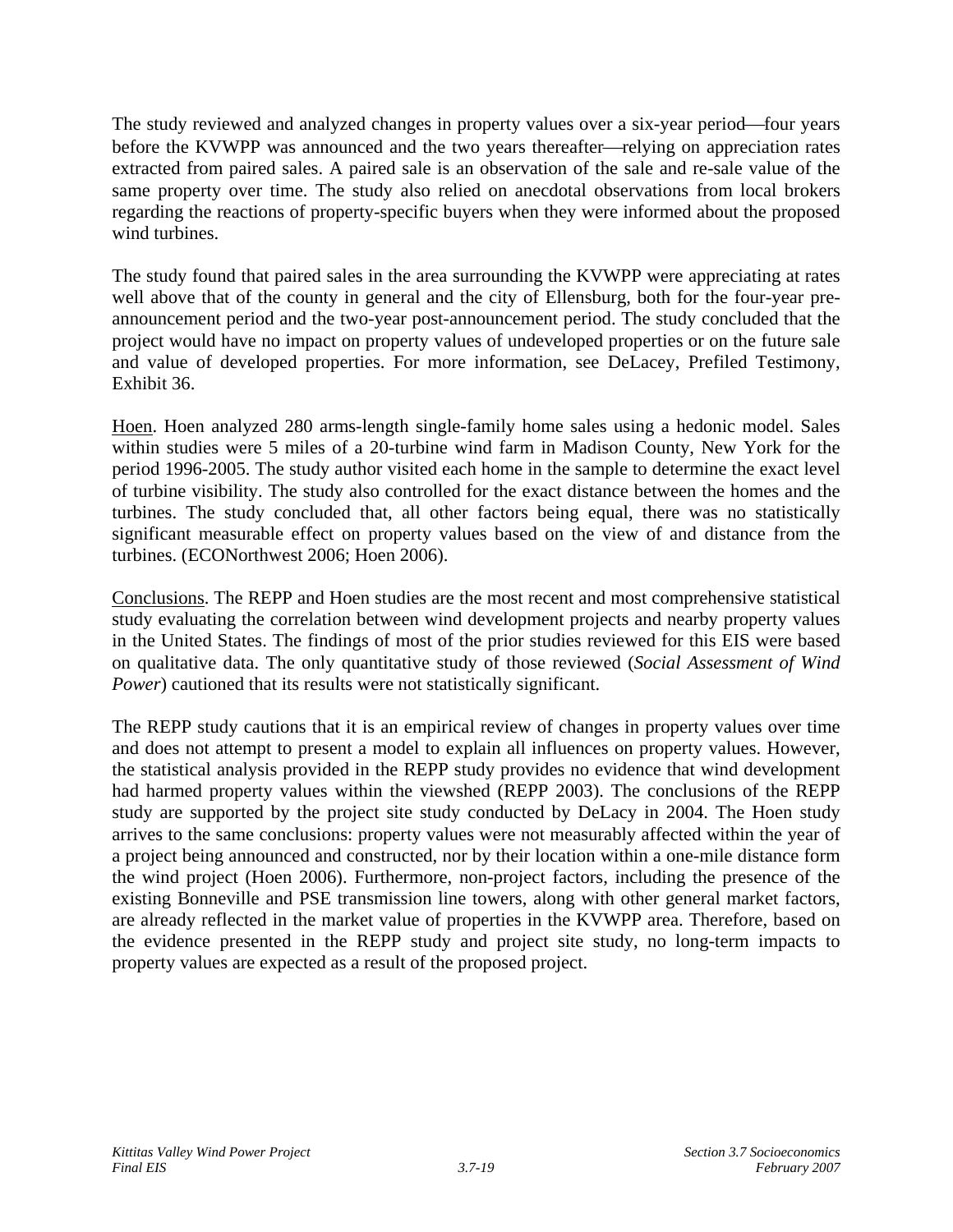## Indirect Operations and Maintenance Impacts

### *Employment and Income*

The estimated number of direct, indirect, and induced jobs created in Kittitas County as a result of project operations under the 330-foot turbine scenario are shown in Table 3.7-12. During operations, it is estimated that 10 local workers from Kittitas County would be employed to operate and manage the wind project. The total indirect and induced employment impact during project operations is predicted to be 1 and 8 jobs, respectively, for a total of 18 additional jobs in Kittitas County (Sagebrush Power Partners LLC 2003a, Section 8.1.3.3).

### **Table 3.7-12: Annual Employment and Income Impacts in Kittitas County during Operations (2006\$) for a maximum 65-Turbine project.**

| <b>Impact Type</b> | Jobs'  | <b>Total Income</b> |
|--------------------|--------|---------------------|
| Direct             | $10^2$ | \$3,491,800         |
| Indirect           |        | \$22,000            |
| Induced            |        | \$526,300           |
| <b>TOTAL</b>       | 18     | \$4,040,100         |

Source: ECONorthwest 2006.

1 Total may not add because of rounding.

2 Note that the estimated number of direct operations jobs assumed in the county input-output model is consistent with the Applicant's estimate (see Table 3.7-11). Therefore, for purposes of this analysis, the input-output model results are considered an adequate representation of a 65-turbine project.

Spending on equipment and other materials would be necessary to operate and maintain the wind turbines. The ECONorthwest study assumed that property owners who lease land for the wind turbines would receive a combined \$585,500 per year in income (approximately \$10,371 per turbine in the first year, increasing to \$16,682 after 25 years of project operation). Table 3.7-12 also shows the projected annual direct, indirect, and induced job income created by the project during operations under the 330-foot turbine scenario. The project is projected to result in \$4 million per year in such added income (ECONorthwest 2006).

# *Induced Effects of Tourism*

During the EIS scoping process, members of the public requested that the economic impacts associated with tourism generated by project operations be addressed as part of the EIS analysis. New tourists who visit and spend money in the project area could generate induced economic effects in the local economy.

According to the Applicant, experience suggests that wind power projects increase tourism. One wind power project in England had over 350,000 visitors in its first eight years. In Washington State, the Stateline Wind Power Project near Walla Walla had more than 1,600 visitors who took guided tours in its first three months of operation (Sagebrush Power Partners LLC 2003d). The types of tourists visiting the Stateline project include groups from energy organizations, such as the American Wind Energy Association and Peninsula Light of Gig Harbor. Peninsula Light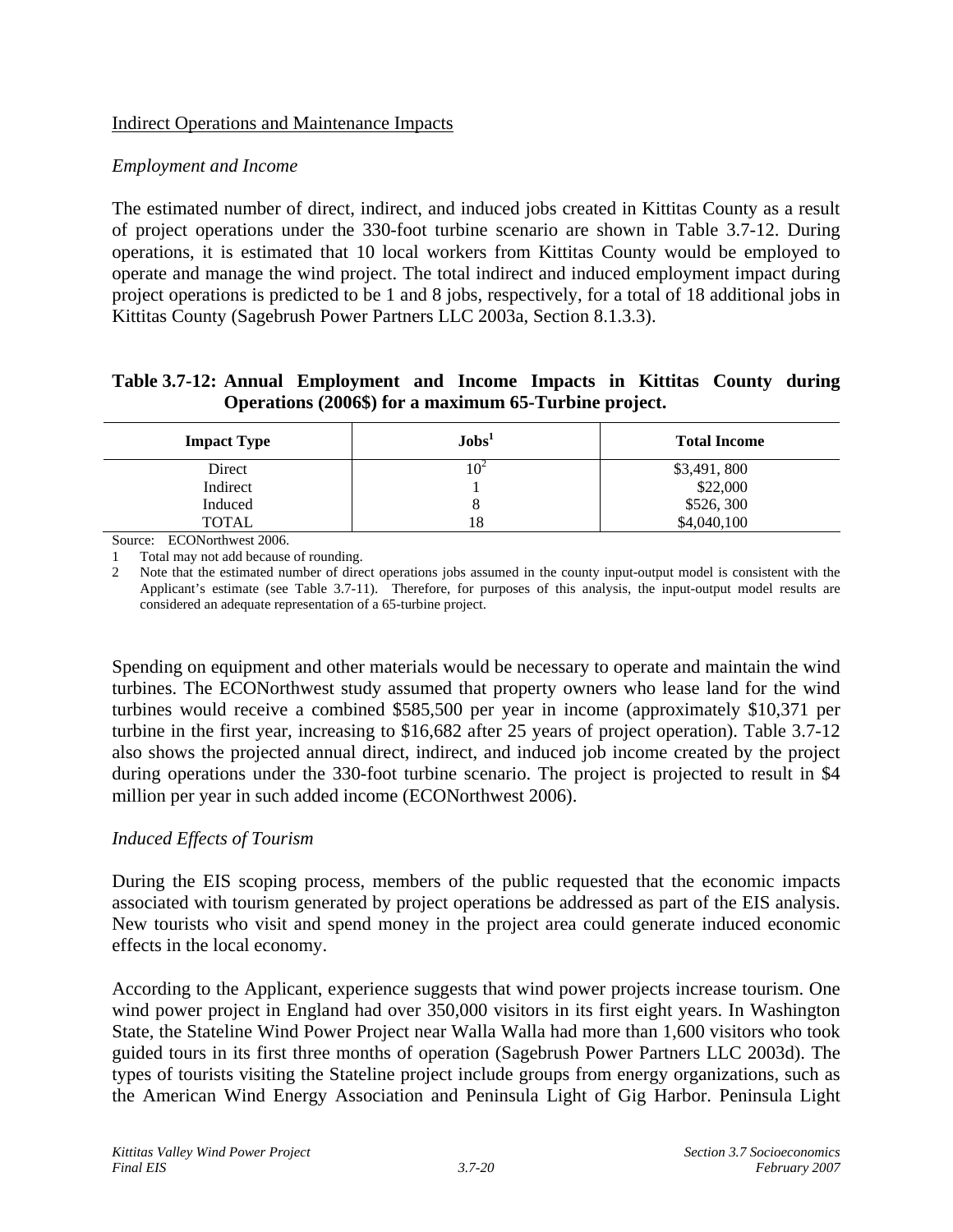labeled their trip a "wind and wine tour" by taking a combined look at the Stateline project along with visits to the valley's wineries.

The degree of visitation to a wind farm depends on several factors including proximity to heavily traveled roadways; proximity to large population centers; proximity to other tourist attractions; and the type of tourists visiting the area. Many existing wind farms do not experience significant tourist interest because they are in remote locations. Others, however, are marketed as tourist attractions and provide a range of services to accommodate visitors. For example, Wind Mill Tours of Palm Springs, California, provides large parking lots with the ability to accommodate multiple tourist buses and recreational vehicles and it is estimated that 10,000 to 12,000 tourists visit Wind Mill Tours every year (Kittitas County 2003).

Given that the KVWPP would be visible from portions of I-90 and US 97 it is likely that the project would generate some amount of tourist interest. The level of future tourist activity, either on a daily or annual basis, cannot be specifically predicted. Similarly, it is unknown to what extent visitors attracted to the project area would represent new tourists that otherwise would not have visited. However, it is reasonable to assume that potential visitation to the KVWPP would be considerably less than the 10,000 to 12,000 annual visitors reported for the Wind Mill Tours operation in Palm Springs because that operation is marketed to serve tourists visiting a heavilydeveloped wind energy area.

The Kittitas County economy is characterized by seasonal employment. In 2000, seasonal industries accounted for 20% of all private covered employment in Kittitas County, considerably higher than the state's 14.1%. This higher concentration of workers in seasonal industries compared to the state is primarily due to its large agricultural sector (Washington State Employment Security Department 2002a). In an economy such as Kittitas County's it would be expected that induced employment would tend to be absorbed. That is, rather than mobilizing and demobilizing to service particular projects or seasonal events, the local economy and infrastructure can absorb and respond to temporary economic events. For example, swings in revenue are experienced by local businesses but do not necessarily result in constant hiring and firing (Golder Associates 2002). Based on this assumption, impacts from induced employment during proposed project operations, including employment induced through a potential increase in local tourism, are not considered to be significant, although local businesses are likely to experience increases in income.

# *Local Government Taxation and Revenues*

This subsection describes the results of a tax revenue analysis prepared by ECONorthwest in 2006 as well as potential effects on tax revenue resulting from implementation of Initiative 747 (I-747). This subsection also discusses how tax revenue uncertainties related to the KVWPP will ultimately be resolved through determinations made by the Kittitas County Assessor's Office.

ECONorthwest Study. The 2006 ECONorthwest study found that the proposed KVWPP would increase the amount of annual property tax revenue to Kittitas County. The tax revenue analysis was based on review of Kittitas County budgets and spending and assumes a value of \$190,000,000 for a 65-turbine project.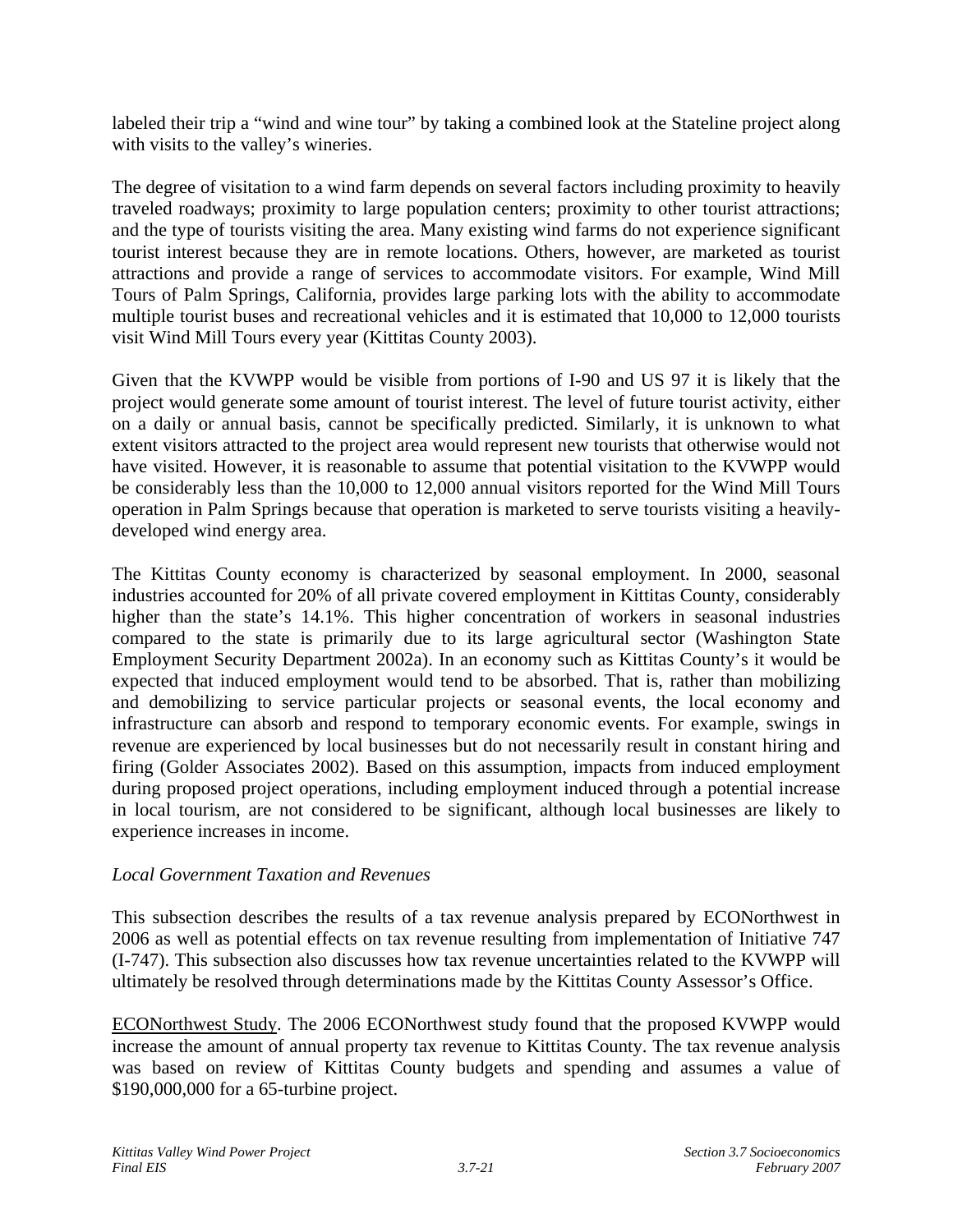According to the ECONorthwest study, a 65-turbine project would generate an increase of \$1,508,325 in annual property tax revenue to Kittitas County. In addition, project development would have a beneficial indirect effect on the value of other local properties because of the increase in wages and overall economic activity in Kittitas County. This secondary, indirect effect would also result in additional property taxes in the county.

Assuming that revenue would be distributed consistent with the spending patterns in Kittitas County's 2005 budget, the added revenue would be distributed as shown in Table 3.7-13. As shown, the largest beneficiaries of the added revenue would be state and local schools, followed by county services, county roads, local communities, and hospitals and other local services.

## **Table 3.7-13: Allocation of Added Annual Property Tax Revenue in Kittitas County for the 65-Turbine Project**

| <b>Spending Category</b>       | Amount      |
|--------------------------------|-------------|
| Local schools                  | \$333,880   |
| State schools                  | \$560,823   |
| Fire districts                 | \$44,109    |
| County roads                   | \$269, 211  |
| County services                | \$226,607   |
| Hospitals/other local services | \$73.694    |
| Total <sup>1</sup>             | \$1,508,325 |

Source: ECONorthwest 2006c.

1 Total may not add because of rounding.

Kittitas County would receive other fiscal benefits from the project such as increased sales and use taxes, license and permit fees, and charges for services. These indirect effects would have a positive impact on the local economy.

# Decommissioning Impacts

Upon decommissioning, the project site would be restored according to plans developed by the Applicant and reviewed and approved by EFSEC, in compliance with WAC 463-42, 655-665. If subsequent economic uses of the project site were not developed, facility closure would represent a long-term loss of employment and associated economic activity for the local and regional economy and a loss of tax base. For example, up to 20 full-time jobs created as part of the project would be eliminated. It is assumed that individuals employed in these jobs would seek employment from other sources and that this loss of employment would have adverse impacts on the individuals involved. However, the number of jobs eliminated would be small compared to the number of jobs in Kittitas County as a whole (11,822 in 2000). Therefore, a very minor adverse impact to county employment would be anticipated as a result of project decommissioning.

If the project were decommissioned and facilities were removed from the study area, property tax revenues would decrease accordingly. This loss of revenue would likely have a slight adverse impact on the local economy. Decommissioning the facility would require removing most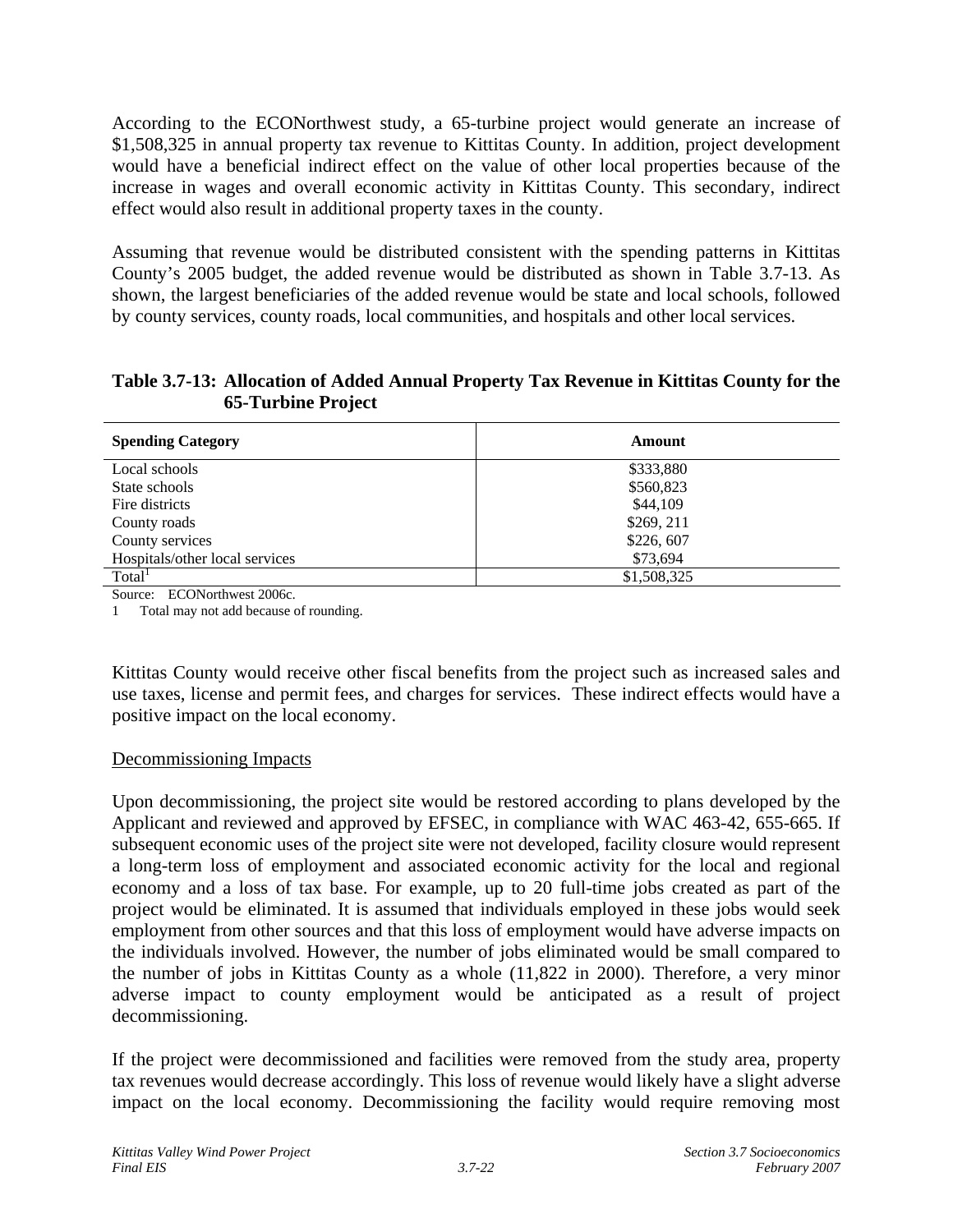project facilities and reclaiming disturbed areas. These activities would result in beneficial but temporary construction employment similar to that projected for facility construction.

## **Offsite Alternatives**

## Alternative 1: Swauk Valley Ranch

Impacts from construction of the Swauk Valley Ranch alternative on population, housing, and economics would be similar to, but less than, the proposed action described above. Construction jobs created by the project would result in short-term benefits to overall county and regional employment.

Operation of the proposed project is expected to require between 12 and 20 full-time employees, resulting in long-term benefits to overall County employment. However, given that this site would accommodate only 42 turbines, a more realistic estimate of operations personnel would be on the order of between 6 to 10 fulltime employees (Taylor, pers. comm. 2004).

Decommissioning impacts would be similar to, but less than, those described for the proposed action above because this alternative would be a smaller project overall.

### Alternative 2: Springwood Ranch

Impacts from construction of the Springwood Ranch alternative on population, housing, and economics would be similar to, but less than, the proposed action described above. The project would employ an estimated 150 workers during the construction phase. Non-local workers would most likely seek temporary housing during construction, and impacts are not expected to be significant. Spending on labor and materials would indirectly result in additional jobs, and total labor income would increase during the construction phase.

Operation of the proposed project is expected to require 10 full-time employees. Economic impacts during operations would include an estimated \$315,000 in labor income and \$700,000 in other value added per year.

Decommissioning impacts would be similar to, but less than, those described for the proposed action above because this alternative would be a smaller project overall.

### **No Action Alternative**

Under the No Action Alternative, the project would not be constructed or operated and the region's socioeconomic conditions would remain unchanged from current patterns and trends. Local providers of transient housing and other goods and services would not experience temporary increases in demand for their facilities, and Kittitas County would not benefit from the tax revenues and employment opportunities resulting from the proposed project.

Under the No Action Alternative, development by others and of a different nature could occur at the project site in accordance with the County's existing Comprehensive Plan and zoning